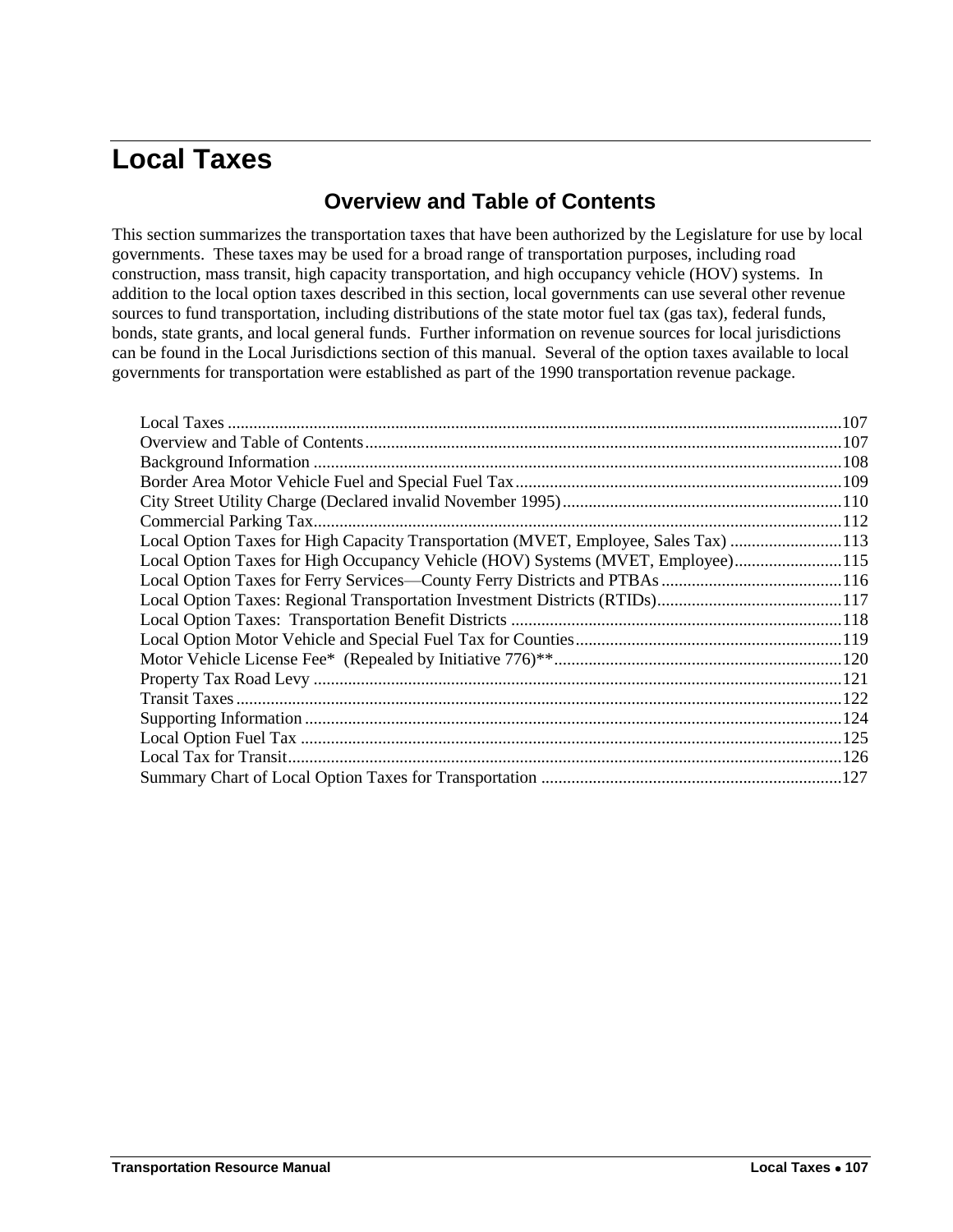# **Background Information**

- <span id="page-1-0"></span>1. Referendum Procedure for Motor Vehicle License Fee and Commercial Parking Tax (per RCW 82.80.090)
	- Petition to repeal vehicle license fee or commercial parking tax must be filed within seven days of passage or the ordinance imposing the tax.
	- Petitioner has 30 days after ballot title written to obtain signatures of not less than 15% of registered voters.
- 2. Revenue Assumptions for HOV and HCT Taxes
	- MVET
		- Assumes larger trucks represent 13% of vehicle valuations
		- Estimates are for fiscal year
	- EMPLOYER TAX
		- County employment estimates are based on Employment Security Department actual monthly average employees covered by the Washington Employment Security Act for the first 10 months of 2010.
		- Revenue projections are for countywide tax. Except for King County and Kitsap County, transit districts in other counties will yield less revenue than projected. The 2010 service areas of transit systems in Pierce, Snohomish, Spokane, Clark, Thurston, and Yakima Counties are listed below:

| $\triangleright$ Pierce Transit                                  | 93% |
|------------------------------------------------------------------|-----|
| $\triangleright$ Snohomish (Everett Transit & Community Transit) | 87% |
| $\triangleright$ Spokane Transit                                 | 85% |
| $\triangle$ Clark (C-TRAN)                                       | 84% |
| $\triangleright$ Thurston (Intercity Transit)                    | 62% |
| $\triangleright$ Yakima Transit                                  | 35% |

#### SALES TAX

- Revenue projected from 2009 actual, and assuming projected sales tax growth from the forecast by the Washington State Office of the Forecast Council.
- 2010 estimates include increases in the sales tax rates from 2009 for the following transit districts, except Skagit Transit increase occurred from 2008 to 2009.

| $\triangleright$ Cowlitz Transit | (increase 0.2%) |
|----------------------------------|-----------------|
| $\triangleright$ Island Transit  | (increase 0.3%) |
| $\triangleright$ Valley Transit  | (increase 0.3%) |
| $\triangleright$ Skagit Transit  | (increase 0.2%) |

- Sound Transit sales tax rate increased from 0.4% to 0.9%, April 1, 2009
- Estimates are for calendar year.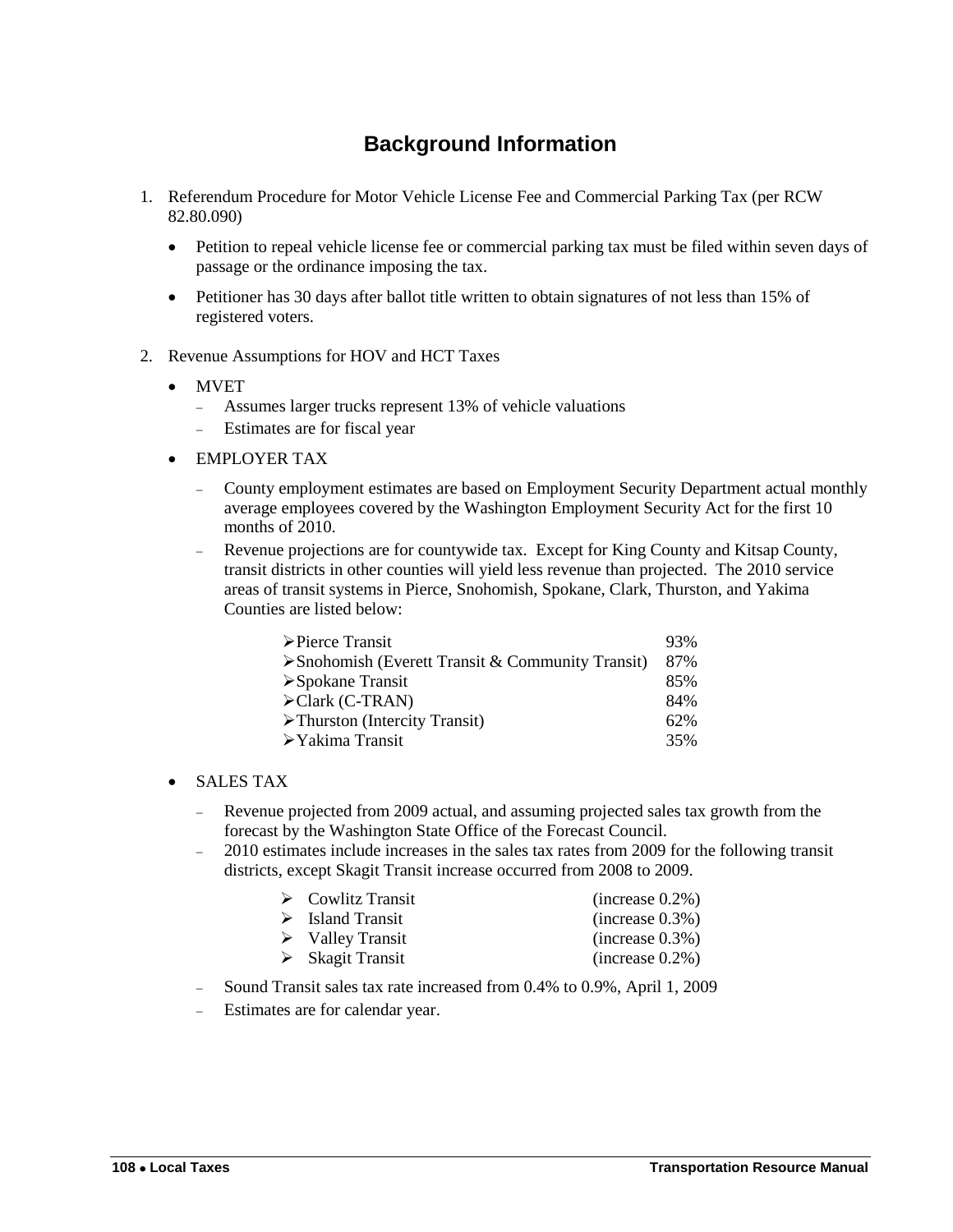## <span id="page-2-0"></span>REVENUE SOURCE: **Border Area Motor Vehicle Fuel and Special Fuel Tax**

RCW: 82.47.020 (Authorized in 1991)

### WHO'S ELIGIBLE

Cities and towns within 10 miles of an international border crossing or transportation benefit districts (TBDs) that contain an international border crossing.

#### WHERE ENACTED

Sumas, Blaine, Nooksack, and Point Roberts TBDs have enacted this tax.

#### PURPOSE

For street maintenance and construction in areas along the Canadian border that are experiencing extraordinary traffic levels and impacts due to Canadian motorists.

#### PROVISIONS

Jurisdictions are authorized to impose a tax of up to one cent. Voter approval is required. Revenue may be used only for street construction and maintenance. Tax applies to both motor vehicle fuel and special fuel.

#### **REVENUE**

Three cities imposed the border area motor vehicle fuel and special fuel tax during 2009 and reported the revenue on city street forms submitted to the Department of Transportation. Whatcom County reported for Point Roberts TBD.

|                    | <b>Current Rate</b> | Revenue  |
|--------------------|---------------------|----------|
| Blaine             | $1\phi$ /gallon     | \$88,672 |
| <b>Nooksack</b>    | $1\phi$ /gallon     | \$14,161 |
| Point Roberts, TBD | $1\phi$ /gallon     | \$35,874 |
| Sumas              | $1\phi$ /gallon     | \$19,181 |
| Everson            | $1\phi$ /gallon     | \$31,175 |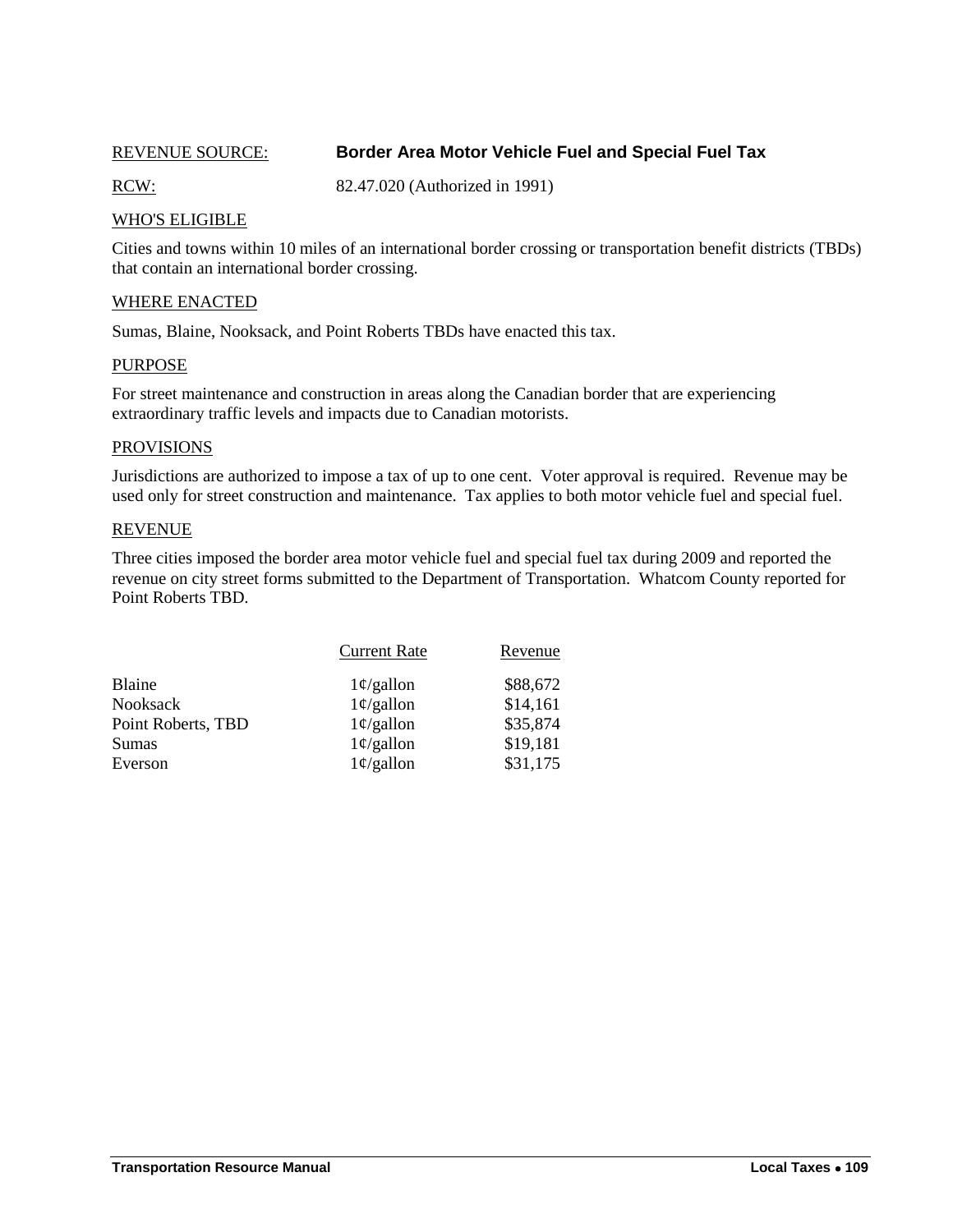<span id="page-3-0"></span>

# REVENUE SOURCE: **City Street Utility Charge (Declared invalid November 1995)**

RCW: 82.80.050 (Authorized in 1990)

# WHO'S ELIGIBLE

**Cities** 

#### WHERE ENACTED

#### **The city street utility charge was declared invalid by the Washington State Supreme Court in November 1995.**

The Court found in Covell v. City of Seattle that the street utility tax was not a valid fee, but a tax on property that violated (1) the State Constitution's tax uniformity clause, which requires that the rate of tax be a uniform percentage of value for all real property, and (2) the one percent levy limitation, which requires voter approval for property taxes that exceed 1% of property value.

Prior to November 1995, the following cities had enacted this charge: Grandview, Kent, Mabton, Marcus, Medical Lake, Richland, Seattle, Snoqualmie, Soap Lake, Union Gap, Wenatchee, and Wilkeson.

#### PURPOSE

Street utilities may be established to own, maintain, operate, and preserve any prescribed portion of the streets of a city or town. Street utilities may include street lighting, traffic control devices, sidewalks, curbs, gutters, parking facilities, and drainage facilities. Revenues collected by street utilities must be used only for transportation purposes.

#### PROVISIONS

- City levy only.
- Rate capped at equivalent of \$2 per employee per month for businesses and \$2 per housing unit per month as defined in RCW 35.95.040.
- Rates must be uniform within each class of service (business and residential) and both classes must be assessed the charge.
- Other features:
	- Revenue limited to 50% of maintenance and operations budget
	- Tax exempt entities do not pay
	- Full credit given against street utility charge for any commuter or employer tax based on number of employees collected for transportation purposes.
- Not subject to a vote of the people or to exclusive referendum procedure; subject to local laws regarding referenda.
- Subject to planning provisions.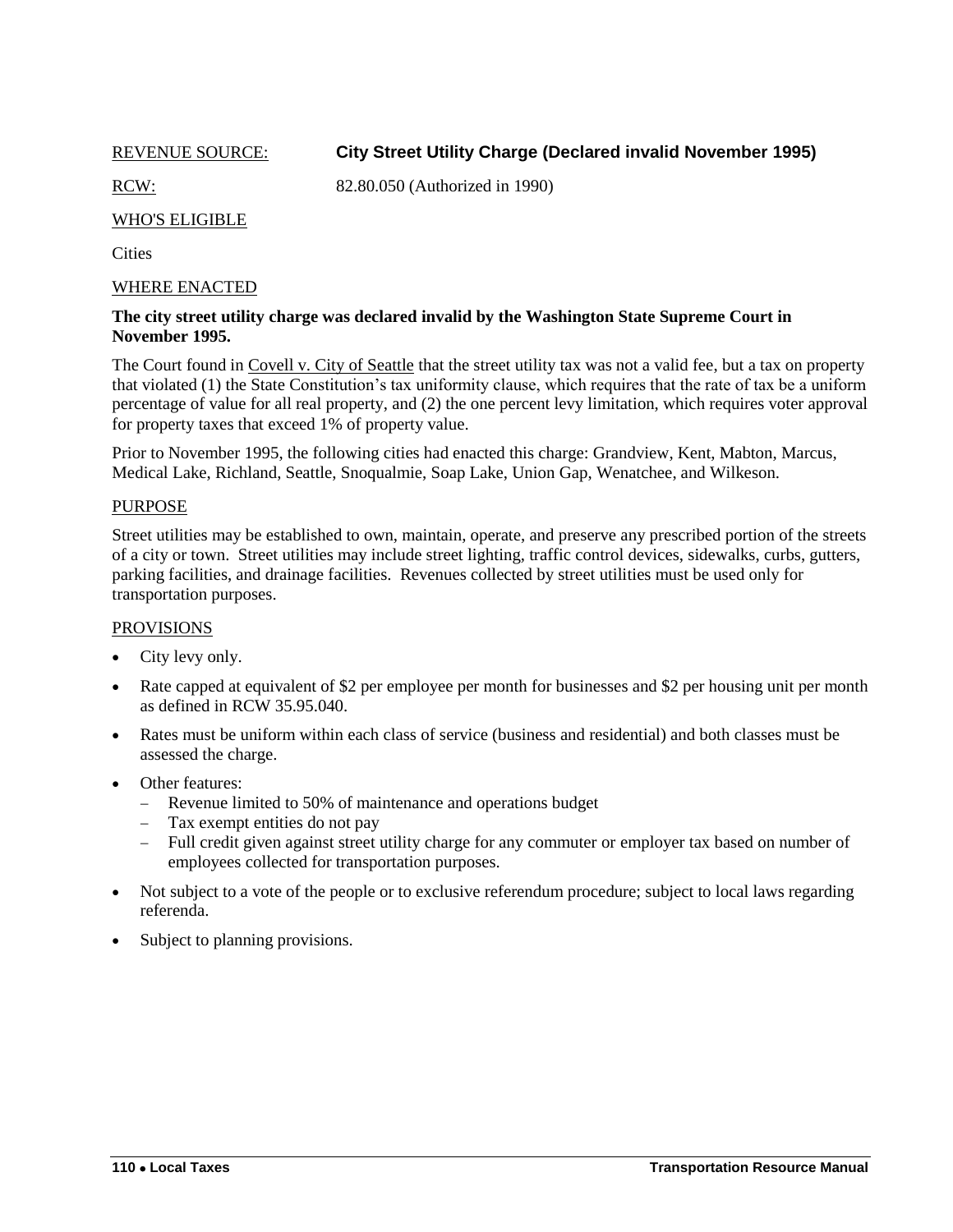# REVENUE

Cities that imposed the city street utility charge during 1995 and reported the revenue on city street forms submitted to the Department of Transportation:

| Grandview           | \$75,096     |
|---------------------|--------------|
| Mabton              | \$5,598      |
| <b>Marcus</b>       | \$1,419      |
| <b>Medical Lake</b> | \$26,212     |
| Richland            | \$423,074    |
| Seattle             | \$10,273,672 |
| Snoqualmie          | \$24,416     |
| Soap Lake           | \$18,140     |
| <b>Union Gap</b>    | \$94,240     |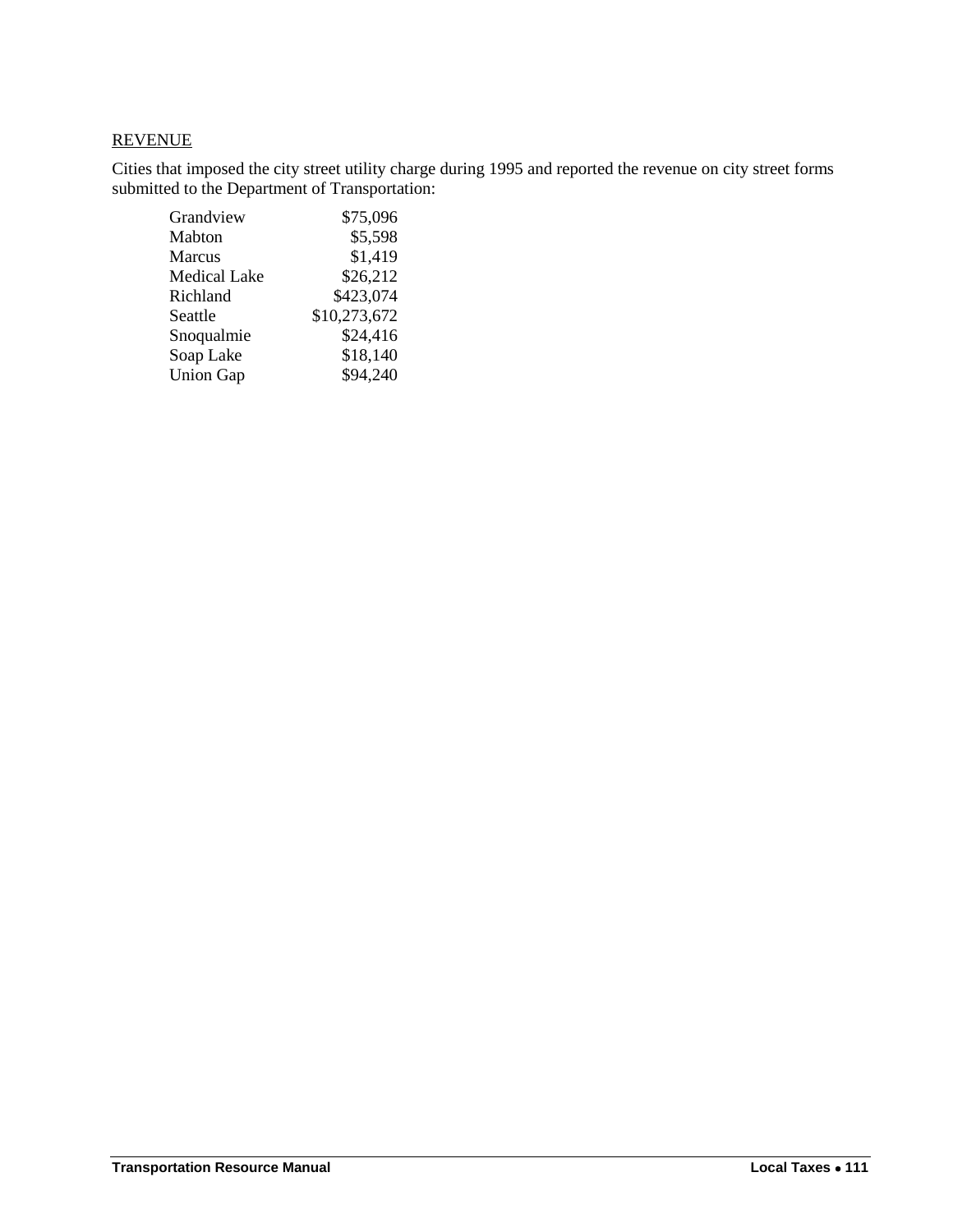<span id="page-5-0"></span>

# REVENUE SOURCE: **Commercial Parking Tax**

RCW: 82.80.030 (Authorized in 1990)

## WHO'S ELIGIBLE

County (unincorporated area) or city

### WHERE ENACTED

The cities of SeaTac, Bainbridge Island, Bremerton, Mukilteo, and Tukwila have implemented this tax.

#### PURPOSE

For general transportation purposes, including construction and operation of state highways, county roads, and city streets; public transportation; high capacity transportation; transportation planning and design; and other transportation-related activities.

#### PROVISIONS

- No rate set; rate setting parameters provided.
- Tax may either be on the commercial parking business, based on gross proceeds or number of stalls, or on the customer (similar to an admissions tax).
- Tax exempt carpools, vehicles with handicapped decals, and government vehicles are exempt from the tax.
- Subject to planning provisions.
- Subject to exclusive referendum procedure. (See *Background Information, page 108* ).

#### REVENUE

Jurisdictions that imposed the commercial parking tax during 2009 and reported the revenue on city street or county road forms submitted to the Department of Transportation or the Local Government Reporting System of the Office of the State Auditor:

| SeaTac            | \$5,425,042  |
|-------------------|--------------|
| Bainbridge Island | \$508,772    |
| <b>Bremerton</b>  | \$311,374    |
| Mukilteo          | \$66,264     |
| Tukwila           | \$155,585    |
| <b>Burien</b>     | \$17,398     |
| De Moines         | \$19,657     |
| Monroe            | \$163,630    |
| Seattle           | \$18,660,166 |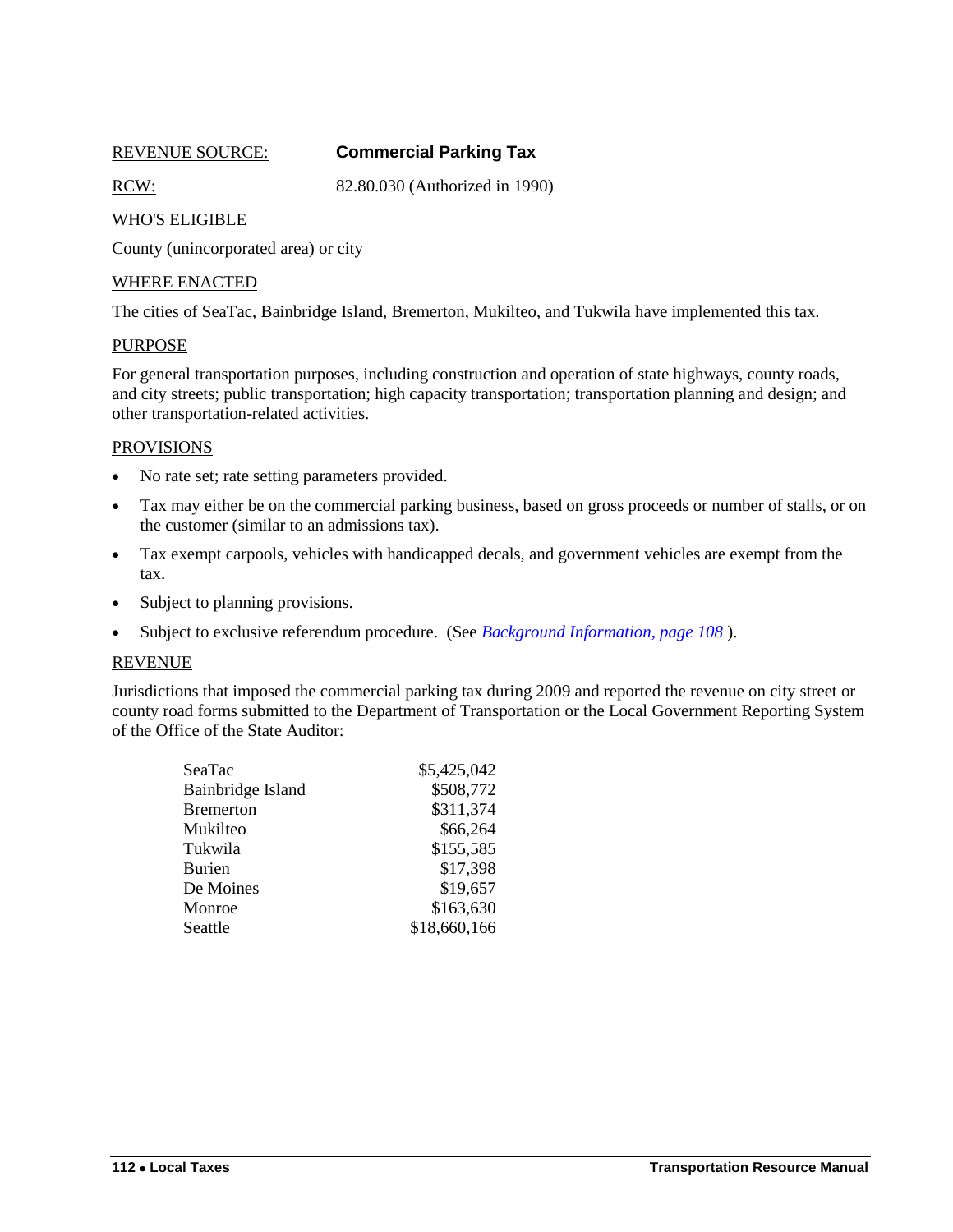### <span id="page-6-0"></span>REVENUE SOURCE: **Local Option Taxes for High Capacity Transportation (MVET, Employee, Sales Tax)**

RCW: 81.104.140 through 81.104.170 (Authorized in 1990)

# WHO'S ELIGIBLE

Regional transit authorities (RTA) in King, Pierce, and Snohomish counties; transit agencies in Thurston, Clark, Kitsap, Spokane, and Yakima counties.

#### WHERE ENACTED

RTA in King, Pierce, and Snohomish counties enacted a high capacity transportation (HCT) tax in November 1996.

#### PURPOSE

For planning, constructing, and operating high capacity transportation (HCT), commuter rail, and feeder transportation systems. Voter approval required.

#### PROVISIONS

- Motor Vehicle Excise Tax (81.104.160)
	- Up to 0.8% of vehicle value
	- Trucks over 6,000 pounds are exempt.
	- MVET revenue for high occupancy vehicle (HOV) programs and HCT cannot exceed amount generated by 0.8% MVET.
	- Can only be levied if all local agencies that are parties to an interlocal agreement are imposing the tax at the same rate.
	- For rental vehicles on which sales and use tax is collected in lieu of MVET, additional sales tax may be collected up to a maximum rate of 2.172%.
- Employer Tax (81.104.150)
	- Up to \$2 per employee per month.
	- Not allowed if HOV employer tax in effect.
- Sales and Use Tax (81.104.170)
	- Up to 1% of purchase price on taxable items.
	- Limited to 0.9% in counties that have imposed 0.1% sales tax for criminal justice and in regional transit authorities in which any member county has imposed the 0.1% criminal justice tax.
- General Provisions
	- Tax revenues may be pledged for bonds.
	- Local agencies may contract with Department of Revenue or other entities to collect taxes.
	- Commuter rail is an authorized use of both HOV and HCT funds:
		- o Because commuter rail uses existing rail lines, it is included with HOV programs as a near-term capacity improvement
		- o It could also be used to address long-term HCT system needs.

#### REVENUE

High capacity transportation taxes imposed by the Regional Transit Authority during 2009 and 2010 as reported by the Department of Revenue and Sound Transit: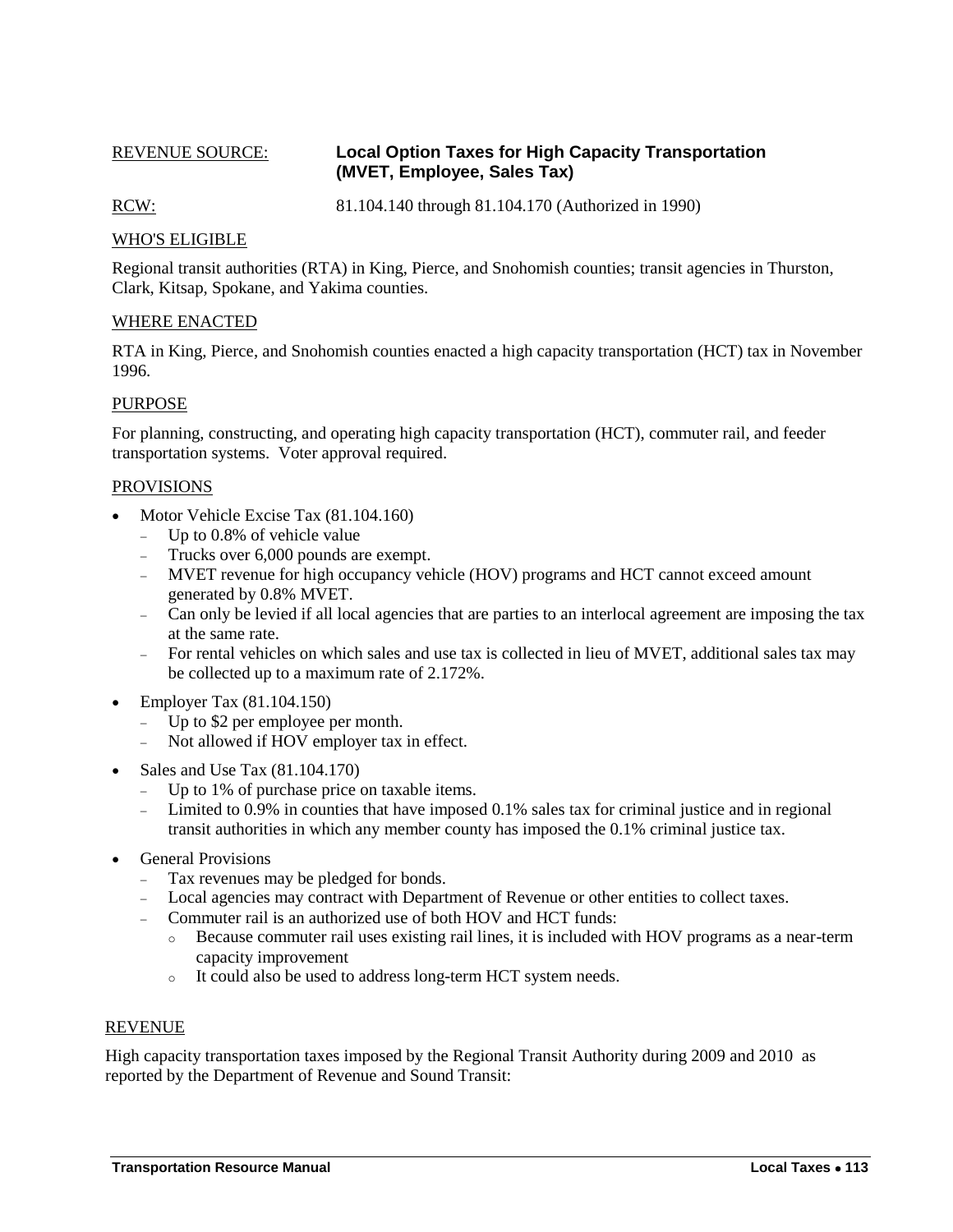# **Regional Transit Authority (Sound Transit)**

| Calendar Year | <b>MVET</b> | Sales Tax |
|---------------|-------------|-----------|
| 2008          | \$72.8M     | \$273.3M  |
| 2009          | \$64.5M     | \$403.1M  |

The MVET tax rate is 0.3% and the sales tax rate was 0.4% through March 2009. Beginning April 2009, sales tax rate was increased to 0.9%.

# REVENUE ESTIMATE (For Calendar Year 2010)

|                     |             | \$2 per   |                           |
|---------------------|-------------|-----------|---------------------------|
|                     | 0.3%        | Employee  | 0.9%                      |
|                     | <b>MVET</b> | per Month | Sales Tax                 |
| Sound Transit (RTA) | \$64.3M     |           | \$531.5M                  |
| King                |             | \$27.7M   | Included in Sound Transit |
| Pierce              |             | \$6.3M    | Included in Sound Transit |
| Snohomish           |             | \$5.8M    | Included in Sound Transit |
| Spokane             |             | \$4.9M    | \$55.3M                   |
| Clark               |             | \$3.1M    | \$35.0M                   |
| Kitsap              |             | \$2.0M    | \$28.9M                   |
| <b>Thurston</b>     |             | \$2.4M    | \$21.8M                   |
| Yakima              |             | \$1.8M    | \$9.2M                    |
|                     |             |           |                           |

RTA revenue estimate reflects a 0.3% MVET and 0.9% sales tax.

Employer tax estimates do not include any deduction for credits to employers that have ride-sharing programs.

MVET and sales tax revenue estimates are for entire counties. Except for King County where the transit district is countywide, projections of HCT taxes should be reduced to reflect the taxing district (transit system) being less than countywide.

For other revenue assumptions, see *Background Information, page 108.*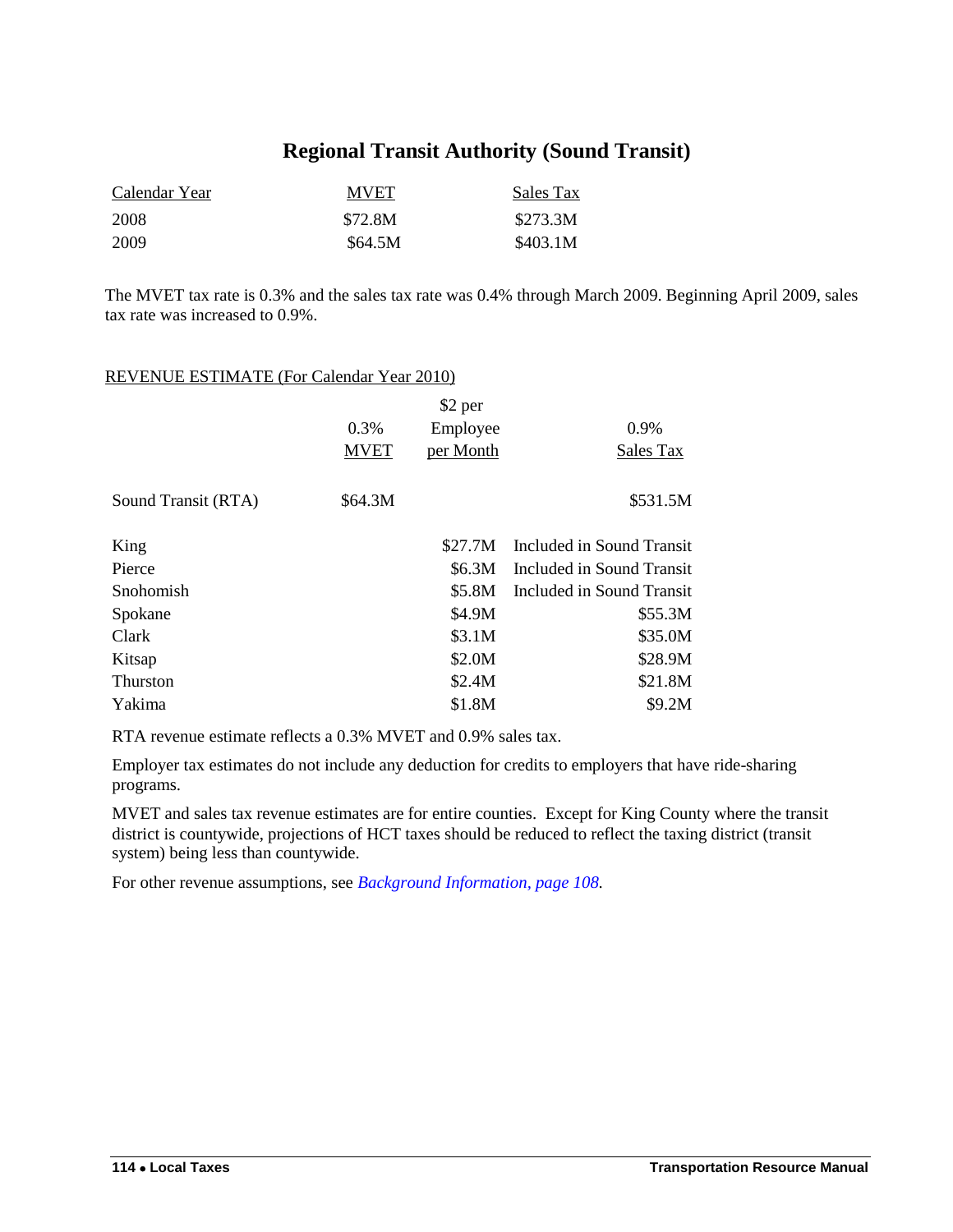## <span id="page-8-0"></span>REVENUE SOURCE: **Local Option Taxes for High Occupancy Vehicle (HOV) Systems (MVET, Employee)**

RCW: 81.100.030, 81.100.060 (Authorized in 1990)

#### WHO'S ELIGIBLE

King, Pierce, and Snohomish counties.

#### WHERE ENACTED

No county has enacted a high occupancy vehicle (HOV) tax.

#### PURPOSE

For high occupancy vehicle (HOV) lane development, mitigation of environmental impacts of HOV development, support of employer programs to reduce single-occupant commuting, and commuter rail programs. Authorized for King, Pierce, and Snohomish counties, with voter approval.

#### PROVISIONS

- Motor Vehicle Excise Tax (RCW 81.100.060)
	- Local MVET of up to 0.3% in the case of a county or 0.8% in the case of a regional transportation investment district.
	- Same additional local rate may be applied to sales and use tax on rental vehicles in lieu of MVET (see *State Taxes and Fees* for more information).
	- Trucks over 6,000 pounds are exempt.
	- Total of MVET revenue from HOV and High Capacity Transportation (HCT) local option taxes cannot exceed amount generated by 0.8% MVET (maximum local MVET for HCT).
- Employer Tax (RCW 81.100.030)
	- Up to \$2 per employee per month.
	- May include public and private employers, including state agencies.
	- Credits employers who are participating in ride-share programs.
- General Provisions
	- If both employer tax and local MVET are imposed, total cannot exceed amount that would be generated by 13.64% local MVET.
	- Permits HOV funds to be pledged for repayment of bonds until year 2000, and with voter approval, to be used for commuter rail.
	- Commuter rail is an authorized use of both HOV and HCT funds. Because commuter rail uses existing rail lines, it is included with HOV programs as a near-term capacity improvement. It also may be a component for addressing long-term HCT system needs.
	- Requires that counties imposing tax must adopt specific goals and policies related to congestion reduction, ride-sharing, planning, and cooperation with the state.

#### REVENUE ESTIMATE (For Calendar Year 2009)

|           | 0.3% MVET | \$2 per Employee | Maximum HOV        |
|-----------|-----------|------------------|--------------------|
|           | Surtax    | per Month        | <b>Collections</b> |
| King      |           | \$27.7M          | \$27.7M            |
| Pierce    |           | \$6.3M           | \$6.3M             |
| Snohomish |           | \$5.8M           | \$5.8M             |

Employer tax estimates do not include any deduction for credits to employers that have ride-sharing programs.

For other revenue assumptions, see *Background Information, page 108.*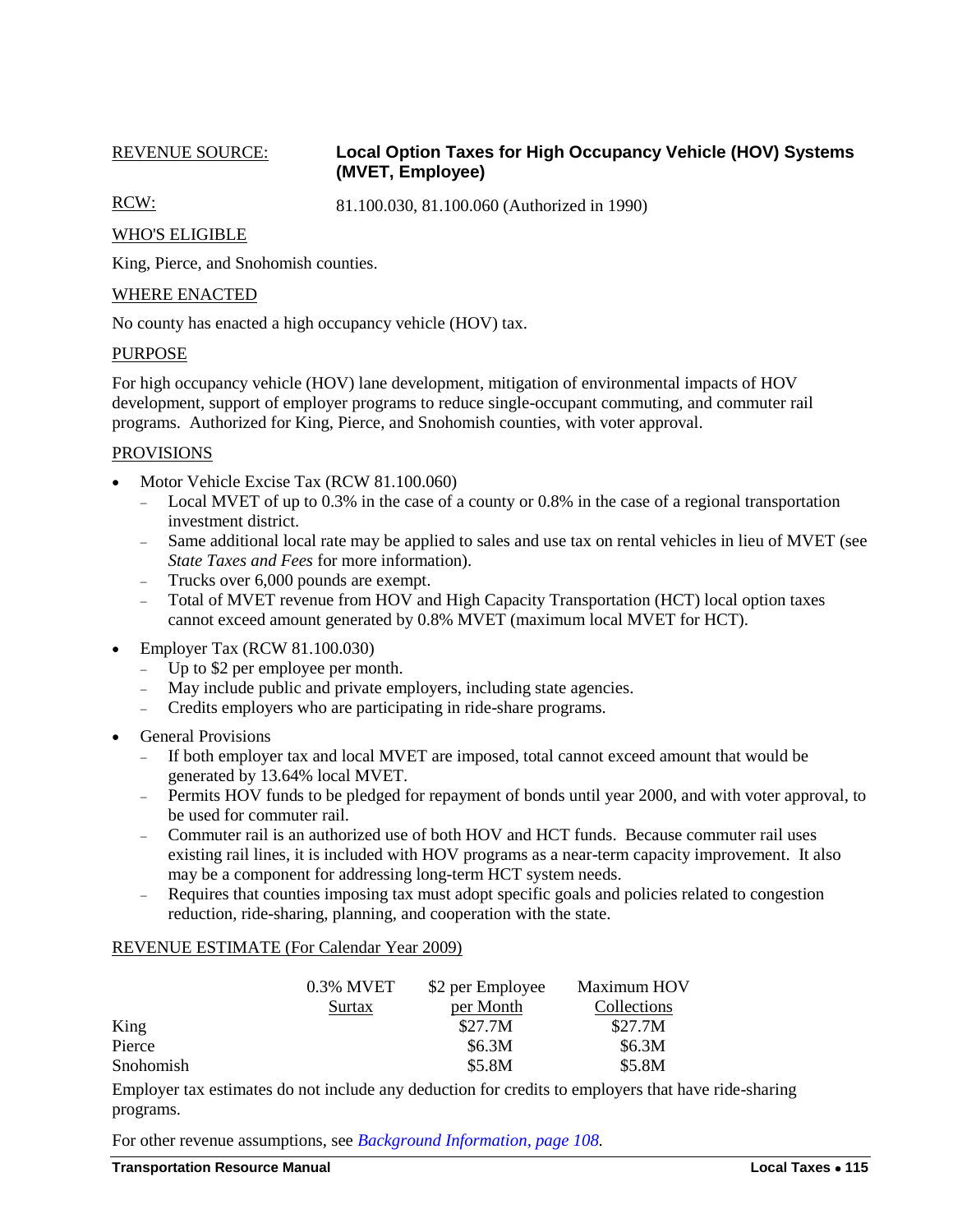#### <span id="page-9-0"></span>REVENUE SOURCE: **Local Option Taxes for Ferry Services—County Ferry Districts and PTBAs**

RCW: Chapter 36.54 and 36.57A

#### WHO'S ELIGIBLE

County Ferry Districts can be established in all or a portion of a county. See *Resource Manual Section: Agencies and Jurisdictions—Local/Regional for County Ferry District, page 326 and Transit Agencies, page 335*

#### WHERE ESTABLISHED

None at this time

#### PURPOSE

To finance acquisition of ferry facilities and provide for operation of ferries.

#### FINANCE PROVISIONS -- COUNTY FERRY DISTRICTS (Ch 36.54 RCW)

Ad valorem tax (36.54.130)

- Not to exceed seventy-five cents per \$1,000 assessed value except in King County where the limit is seven and one-half cents per \$1,000 assessed value. Can be imposed by county legislative authority
- Annual imposition

#### Excess Property Tax Levy (36.54.140)

- Annual imposition
- Voter approval required

#### FINANCE PROVISIONS – PUBLIC TRANSPORTATION BENEFIT AREAS ON PUGET SOUND-- PASSENGER-ONLY FERRY SERVICE (RCW 36.57A.210)

Motor Vehicle Excise Tax (82.80.130)

- $-$  Up to 0.4% on renewals
- On vehicles licensed for 6000 pounds or less
- Voter approved

#### Sales and Use Tax (82.14.440)

- $-$  Up to 0.4%
- Cannot be imposed where a Regional Transit Authority has been established
- Voter approved

Other Revenue Sources

- Ferry tolls for passengers and packages, and parking tolls where applicable
- Leasing and advertising fees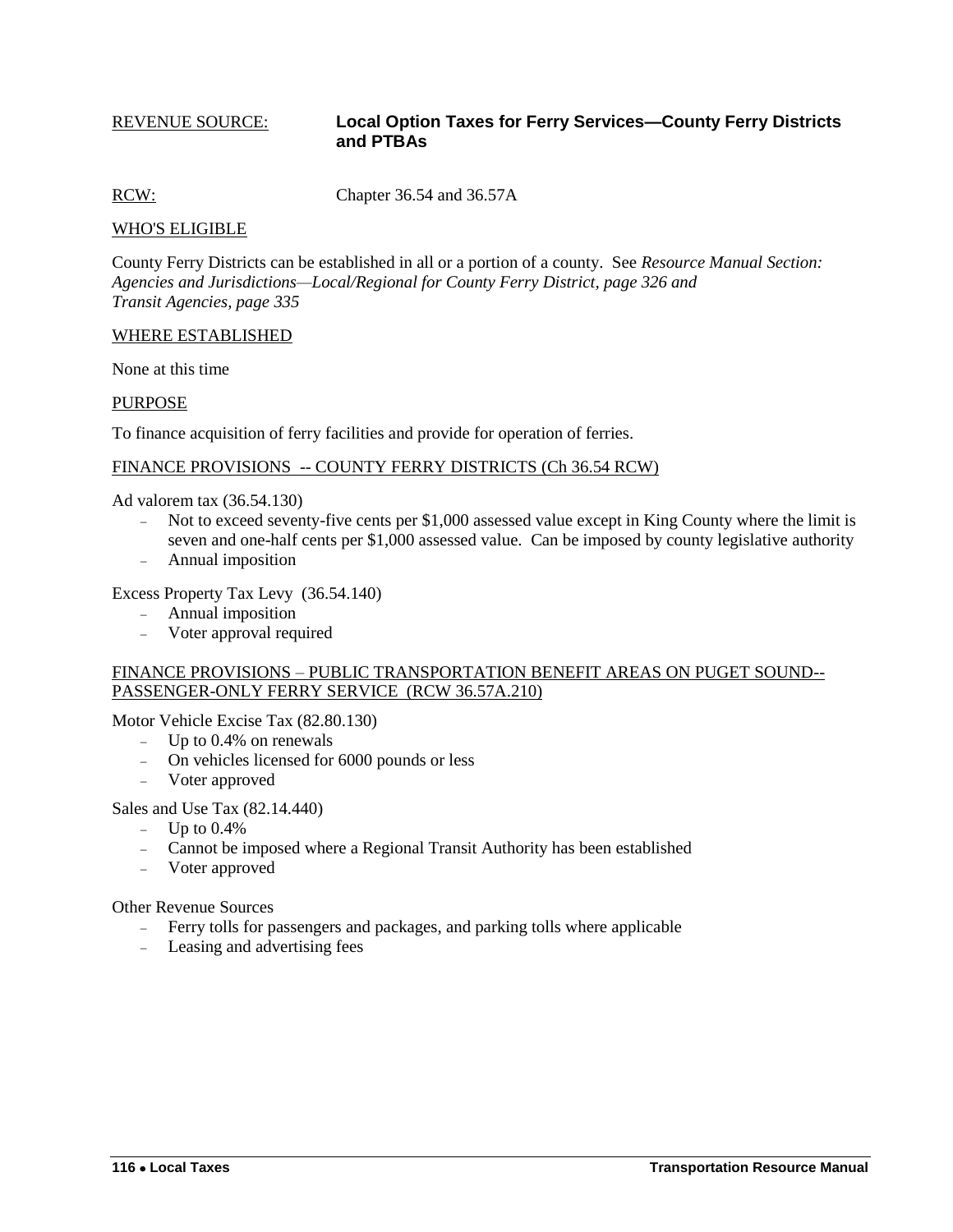### <span id="page-10-0"></span>REVENUE SOURCE: **Local Option Taxes: Regional Transportation Investment Districts (RTIDs)**

RCW: Chapter 36.120

#### WHO'S ELIGIBLE

Regional Transportation Investment Districts can be established in King, Pierce and Snohomish counties. Prior to December 1, 2007, an RTID must include at least two adjacent counties. After December 1, 2007, an RTID can include one or two or more contiguous counties. *See Resource Manual Section: Agencies and Jurisdictions—Local/Regional* for RTID discussion, page 337.

#### WHERE ESTABLISHED:

On November 6, 2007 the voters of Snohomish, King and Pierce Counties voted on Proposition1, which included RTID Blueprint for Progress and Sound Transit Phase 2 plans. The measure was defeated.

#### PURPOSE

Principally to finance capital construction of highways of statewide significance in the district. *(See Resource Manual Section: Agencies and Jurisdictions—Local/Regional* for RTID discussion and project particulars, page 337).

#### FINANCE PROVISIONS (RCW 36.120.050) All voter approved:

Sales and Use Tax (36.120.050(1)(a) and 82.14.430)

 $-$  Up to 0.1%,

Vehicle License Fee (36.120.050(1)(b) and 82.80.100)

Up to \$100 annual fee

Motor Vehicle Excise Tax (36.120.050(1)(d) and 81.100.060)

- $-$  Up to  $0.8\%$ .
- Must use new state defined depreciation schedule (82.44.035)

Parking Tax (36.120.050(1)(c) and 82.80.030)

On commercial businesses

Tolls (36.120.050(1)(g))

- Routes to be tolled must be identified in investment plan.
- Tolls administered by WSDOT unless otherwise provided for in law.
- Tolls must be approved by Transportation Commission and the Commission is the tolling authority.

Local Option Fuel Tax (36.120.050(1)(e) and 82.80.120)

- Equal to 10% of statewide fuel tax (3.4 cents per gallons based on 34 cent statewide gas tax).
- County may levy tax used for district or a district may levy the tax.
- Districts can only levy tax if boundaries are coextensive with member county boundaries.
- Restricted to  $18<sup>th</sup>$  amendment purposes.
- Tax may not be levied by both a county and an RTID.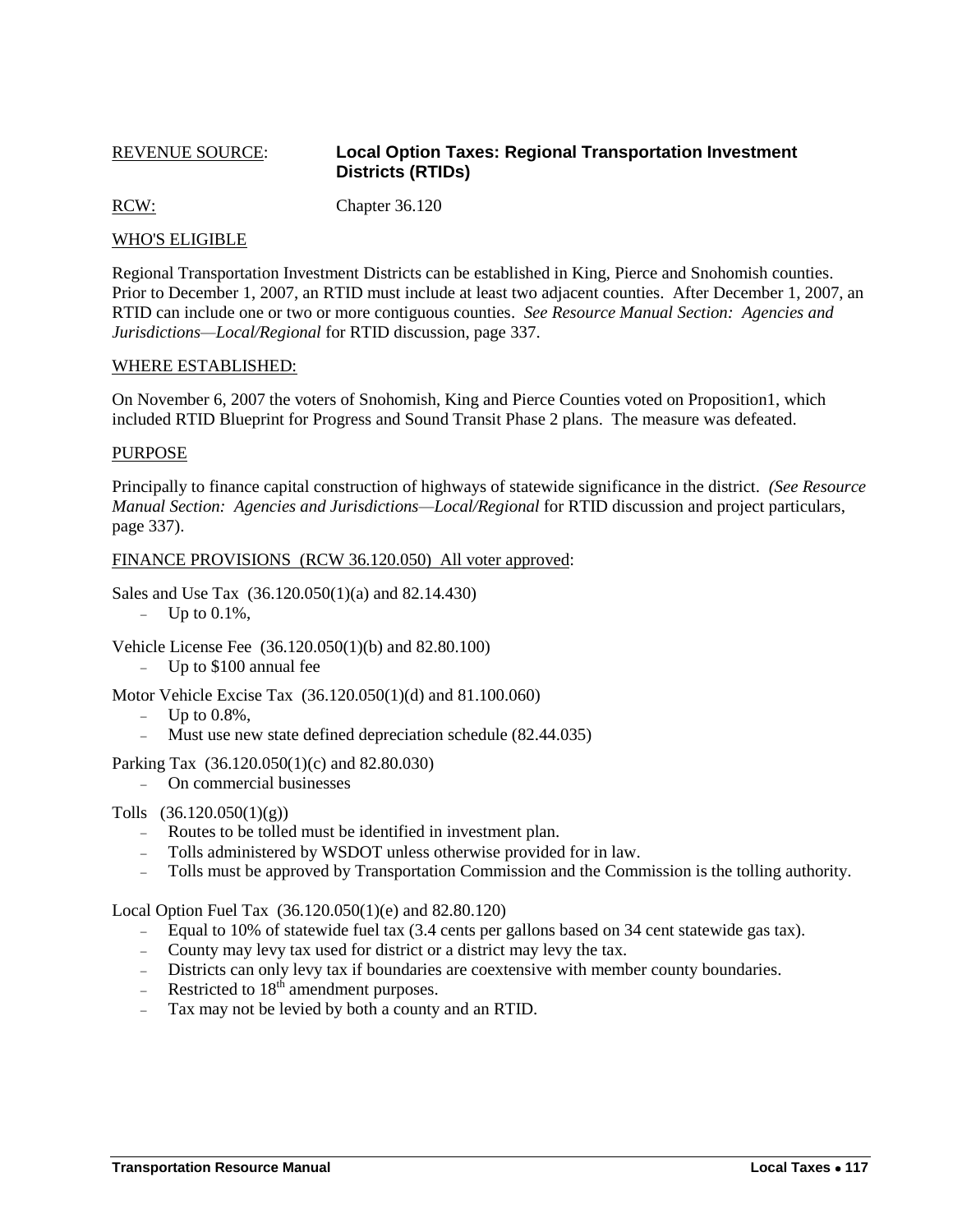### <span id="page-11-0"></span>REVENUE SOURCE: **Local Option Taxes: Transportation Benefit Districts**

RCW: Chapter 36.73

#### WHO'S ELIGIBLE

Transportation Benefit Districts which can be established city-wide up to multi-county. Presently, TBD's may be established in all counties except in King, Pierce and Snohomish Counties. After December 1, 2007, a TBD can also be established in those counties. *See Resource Manual Section: Agencies and Jurisdictions— Local/Regional* for TBD discussion, page 344.

#### WHERE ESTABLISHED

| Fee  | <b>Effective Date</b> |
|------|-----------------------|
| \$10 | 2/1/2011              |
| \$20 | 9/1/2009              |
| \$20 | 9/1/2009              |
| \$20 | 9/1/2009              |
| \$20 | 10/1/2009             |
| \$20 | 11/1/2009             |
| \$20 | 5/1/2011              |
| \$20 | 2/1/2010              |
| \$20 | 3/1/2011              |
|      |                       |

#### PURPOSE

To finance construction of, and operate, improvements to roadways, high capacity transportation systems, public transit systems, and other transportation management programs.

#### FINANCE PROVISIONS (Ch 36.73 RCW and RCW 36.73.040)

Sales and Use Tax (82.14.0455)

- $-$  Up to 0.2%, with voter approval
- Tax may not be in effect longer than 10 years unless reauthorized by voters

Motor Vehicle License Renewal Fee (82.80.140)

- Up to \$100 annual fee, with voter approval
- Vehicles of 6000 lbs or less

Excess Property Tax Levies (36.73.060)

- One year, voter approved
- Multi-year for GO bonds

Tolls (36.73.040(2)(d))

- Tolls on facilities including state routes and local roads
- Tolls on state routes must be administered by WSDOT
- All tolls must be approved by Transportation Commission

Other Revenue Sources

- Border Area Motor Fuel and Special Fuel Tax (RCW 82.47.020) \*
- $\text{...}$  Late-comer fees (36.73.140)
- Development fees  $(36.73.040(2)(c)$  and  $36.73.120)$
- LID formation  $(36.73.080)$

\* Restricted to TBDs with an international border crossing with its boundaries.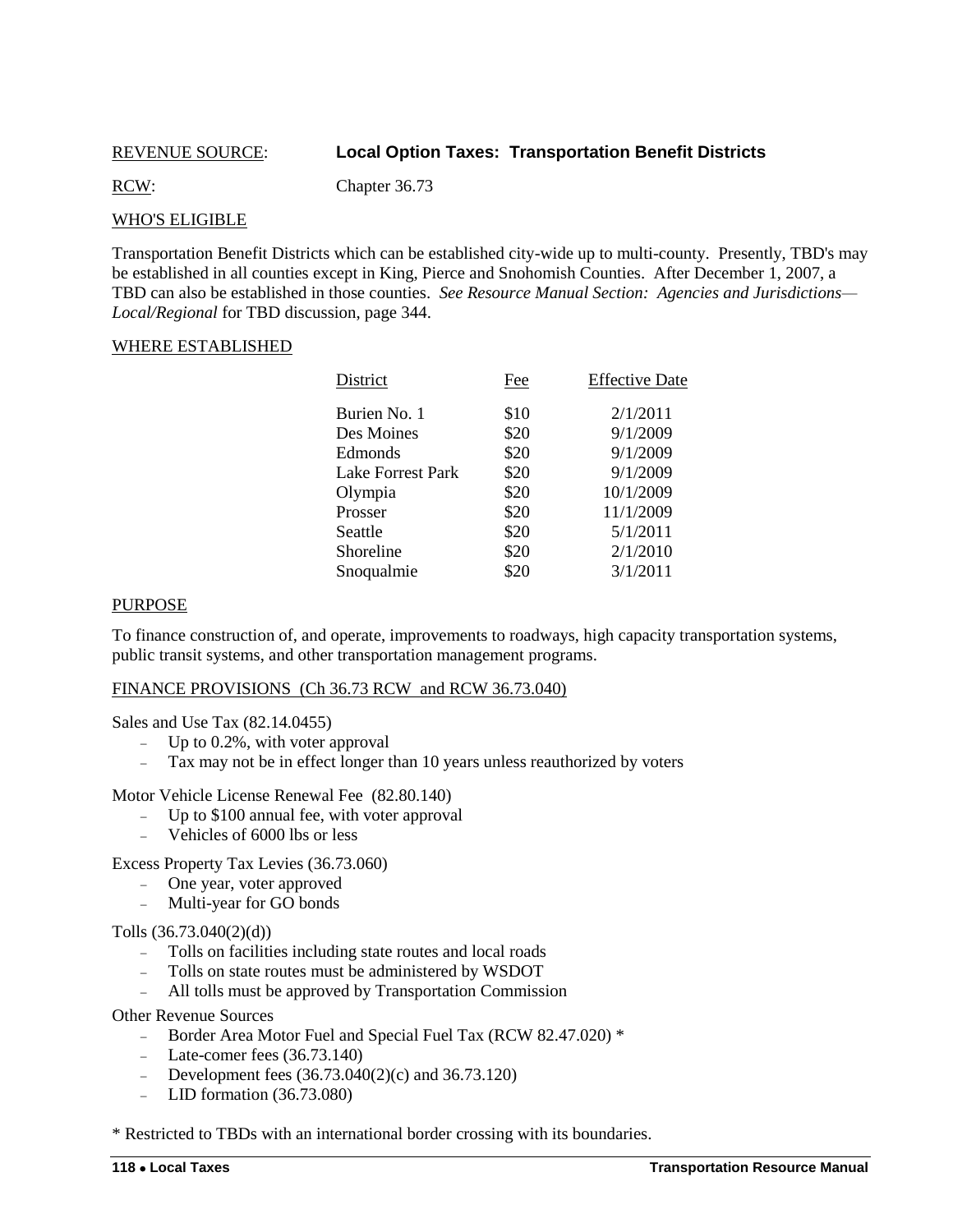# <span id="page-12-0"></span>REVENUE SOURCE: **Local Option Motor Vehicle and Special Fuel Tax for Counties**

RCW: 82.80.010 (Authorized in 1990)

### WHO'S ELIGIBLE

Countywide (including incorporated areas).

#### WHERE ENACTED

No county has enacted this tax.

#### PURPOSE

For "highway purposes" as defined by the 18th Amendment, including the construction, maintenance, and operation of city streets, county roads, and state highways; operation of ferries; and related activities.

#### PROVISIONS

- Equal to 10% of statewide motor vehicle fuel tax and special fuel tax (3.75 cents per gallon based on 37.5-cent statewide gas tax with the full implementation of a 9.5-cent tax rate increase included in 2005 Transportation legislation).
- Countywide imposition (no city levy).
- Revenues distributed back to county and cities contained within the county, levying the tax on a weighted per capita basis (1.5 for population in unincorporated areas; 1.0 for population in incorporated areas).
- Voter approval required.
- Subject to planning provisions.

# REVENUE ESTIMATE (For Calendar Year 2009)

For revenue estimates by county, see *[Local Option Fuel Tax, page 125](#page-18-0)*.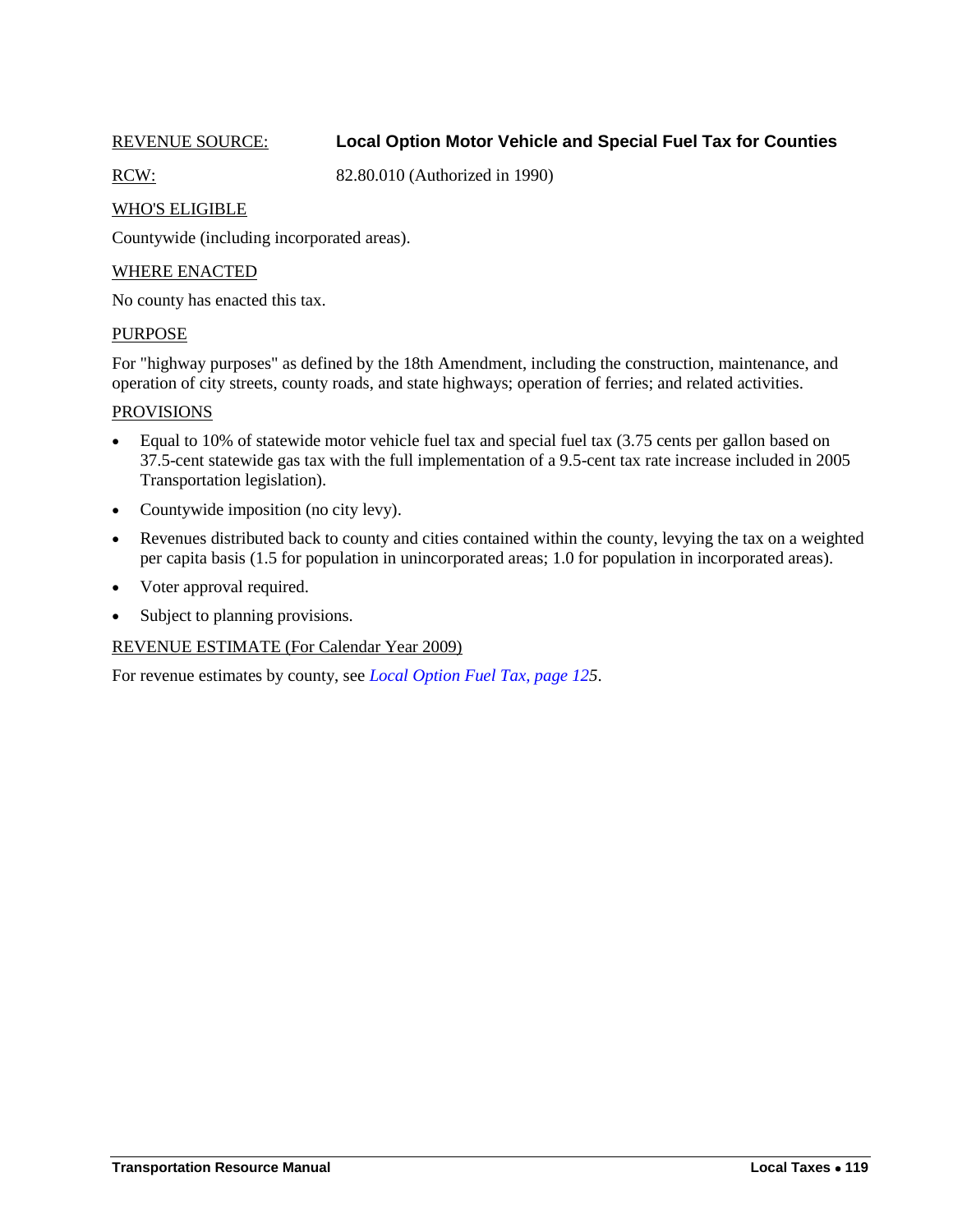# <span id="page-13-0"></span>REVENUE SOURCE: **Motor Vehicle License Fee\* (Repealed by Initiative 776)\*\***

RCW: 82.80.020 (Authorized in 1990)

# WHO'S ELIGIBLE

Countywide (including incorporated areas).

#### WHERE ENACTED

A \$15 fee had been authorized in Douglas, King, Pierce, and Snohomish counties.

#### PURPOSE

For general transportation purposes, including 18th Amendment "highway purposes"; public transportation; high capacity transportation; transportation planning and design; and other transportation-related activities.

#### PROVISIONS

- Imposed at county level, or for a qualifying city or town located in a county that has not imposed a \$15 fee.
- Applies to incorporated and unincorporated areas.
- City or town may impose the fee only if authorized by a majority of voters.
- Up to \$15 maximum per vehicle registered in county.
- The 1998 law extends applicability to trucks weighing 6,000 pounds or less (unladen).
- Exempts all trucks above 6,000 pounds (unladen), buses, for-hire vehicles, commercial trailers, and converter gears.
- Allows county to exempt senior citizens with incomes below level set by county and persons with physical disabilities.
- Revenues distributed to county and cities contained within the county levying the tax on a weighted per capita basis (1.5 for population in unincorporated areas; 1.0 for population in incorporated areas).
- Subject to planning provisions.
- Subject to exclusive referendum procedure. (See *Background Information, page 108*).

#### REVENUE

Counties that imposed the motor vehicle license fee during 2002 as reported by the Department of Licensing:

| Douglas County     | \$352,888    |
|--------------------|--------------|
| <b>King County</b> | \$17,404,484 |
| Pierce County      | \$6,993,526  |
| Snohomish County   | \$6,453,459  |

- Language contained in Initiative 776, passed by the voters in November 2002, repealed the motor vehicle license fee. Money collected during 2003 was refunded in October 2004.
- **\*\*** For more information on Initiative 776, see the *Transportation Budget* section on page 26.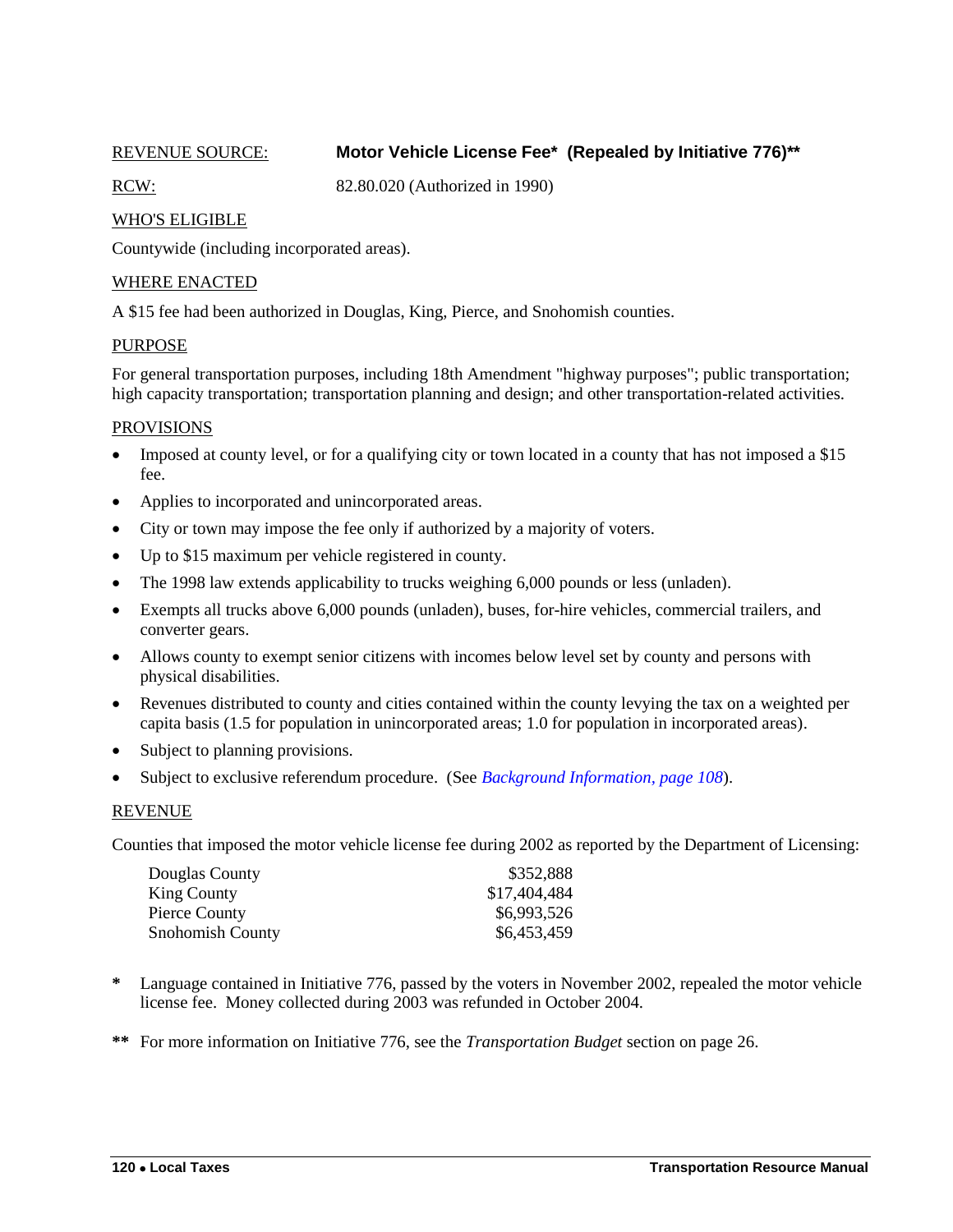## REVENUE SOURCE: **Property Tax Road Levy**

RCW: 36.82.040

<span id="page-14-0"></span>

# WHO'S ELIGIBLE

Counties (unincorporated areas).

## WHERE ENACTED

Every county in Washington collects a property tax road levy.

#### PURPOSE

For construction, preservation, and maintenance of county roads, bridges, and wharves necessary for providing vehicle ferry service, and for other proper county road purposes.

#### **PROVISIONS**

- May not exceed \$2.25 per thousand dollars of assessed valuation.
- Proceeds are deposited in county road fund.
- Any portion of the county property tax road levy may be diverted by the county legislative authority to any other county-provided service (RCW 36.33.220); however, such diversion may make the county ineligible for state road grants through the Rural Arterial Program of the County Road Administration Board (RCW 36.79.140).

#### REVENUE

Budgeted property tax road levy revenue for 2007 as reported by the County Road Administration Board:

\$427.5 million (prior to diversions)

\$386.4 million (net for roads after diversions)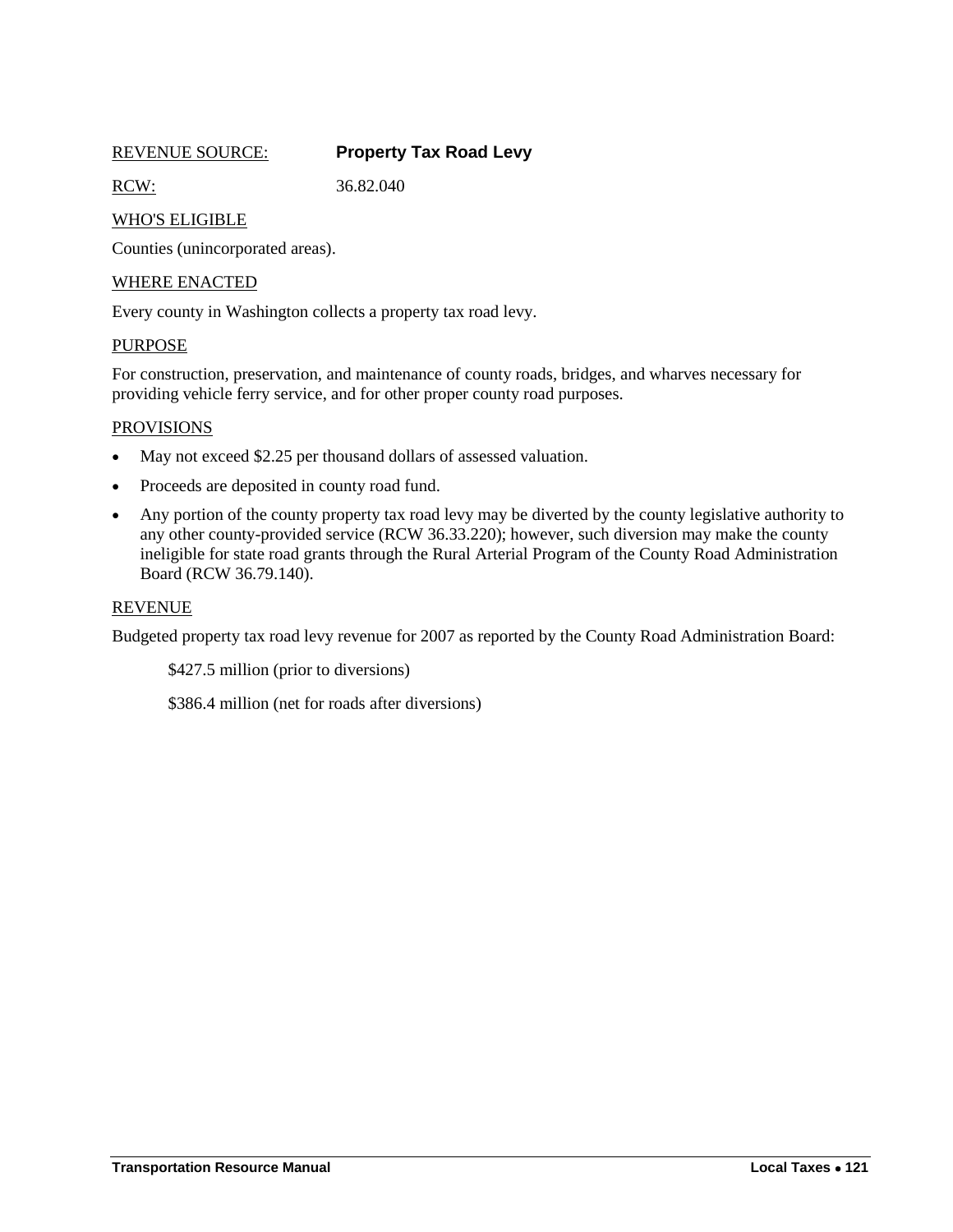REVENUE SOURCE: **Transit Taxes**

<span id="page-15-0"></span>

RCW: 35.95.040, 82.14.045

# WHO'S ELIGIBLE

Transit districts.

## WHERE ENACTED

28 transit districts have a sales tax or utility tax in place. This does not include Sound Transit which is shown under High Capacity Transit.

### PURPOSE

For operation, maintenance, and capital needs of transit districts. Voter approval is required for the B&O, household/utility, and sales and use taxes described below.

### **PROVISIONS**

- Business and Occupation Tax (RCW 35.95.040)
	- Rate to be determined by transit district
	- Rate may be applied against value of products, gross proceeds, or gross income of business
	- May be used concurrently with household/utility tax for transit
	- May not be used concurrently with sales and use tax for transit
	- Voter approval required
- Household/Utility Excise Tax (RCW 35.95.040)
	- Up to one dollar per month per housing unit
	- May be used concurrently with B&O tax for transit
	- May not be used concurrently with sales and use tax for transit
	- Voter approval required
- Sales and Use Tax (RCW 82.14.045)
	- Up to a maximum of  $0.9\%$
	- Exemptions and provisions of statewide sales and use tax apply
	- May not be used concurrently with B&O tax for transit or household/utility tax for transit
	- Voter approval required
- Voter approval required property tax (RCW 84.52.120)
	- King County may impose an up to seven and one-half cents per \$1,000 of assessed valuation, with the first one cent to be used for transit service in the SR 520 corridor.
- Motor Vehicle Excise Tax—local portion (35.58.273) **(Repealed)**
	- Up to 0.725% of the value of vehicles in the transit district
	- Chapter 6, Regular Session, Laws of 2002 repealed the local motor vehicle excise tax, retroactively to January 1, 2000.

#### **Chapter 6, Regular Session, Laws of 2002 repealed the local motor vehicle excise tax, retroactively to January 1, 2000.**

Public Transportation Benefit Areas (PTBA's) located in Puget Sound have additional tax authority to fund passenger-only ferry activities. (RCW 36.57A.210).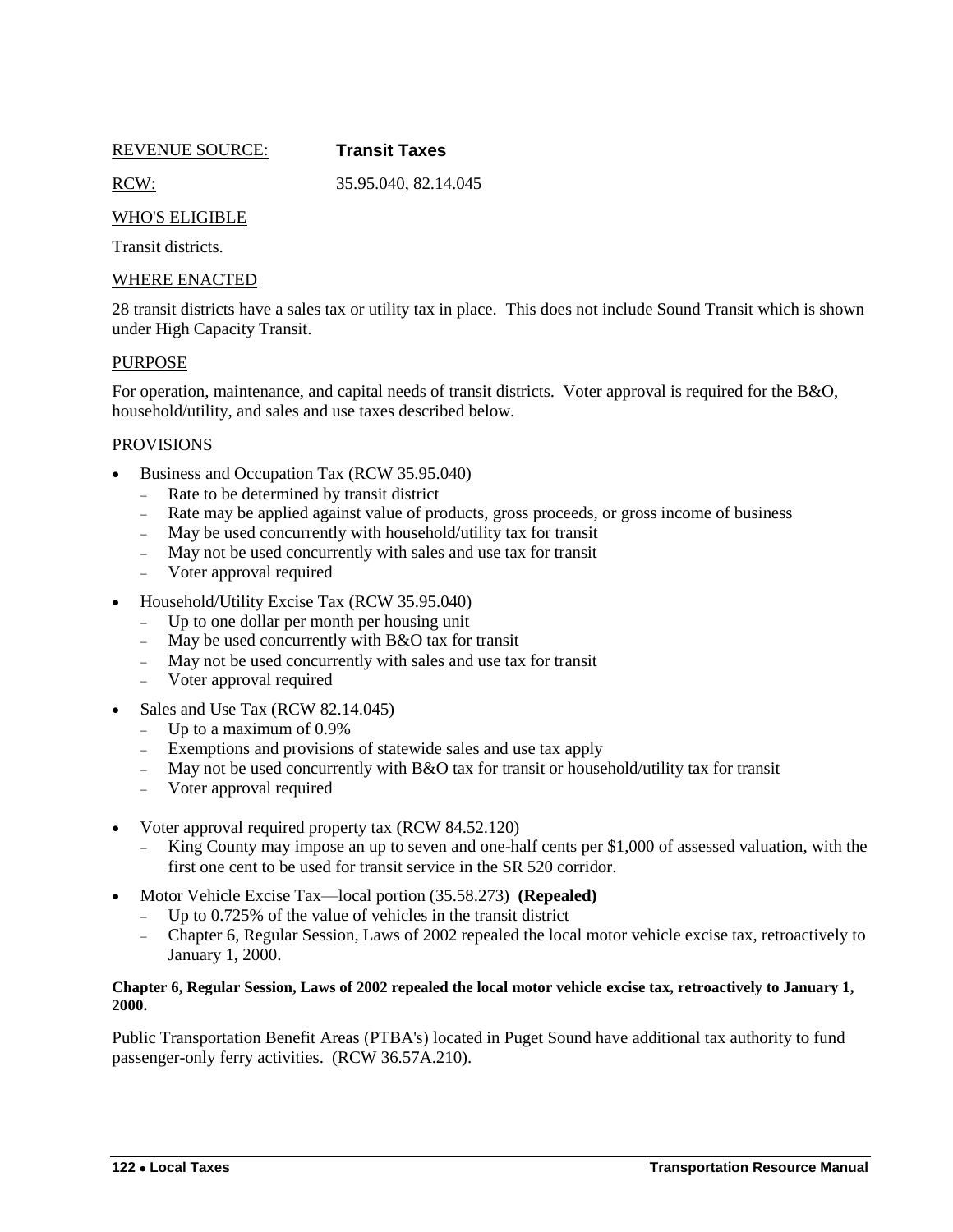# **REVENUE**

Transit tax revenue (excluding the Regional Transit Authority) during 2009 as reported by the Department of Revenue:

Local Collections: \$715.3 million

REVENUE ESTIMATE (For Calendar Year 2010)

For revenue estimates, see *Local Tax for Transit, page 126.*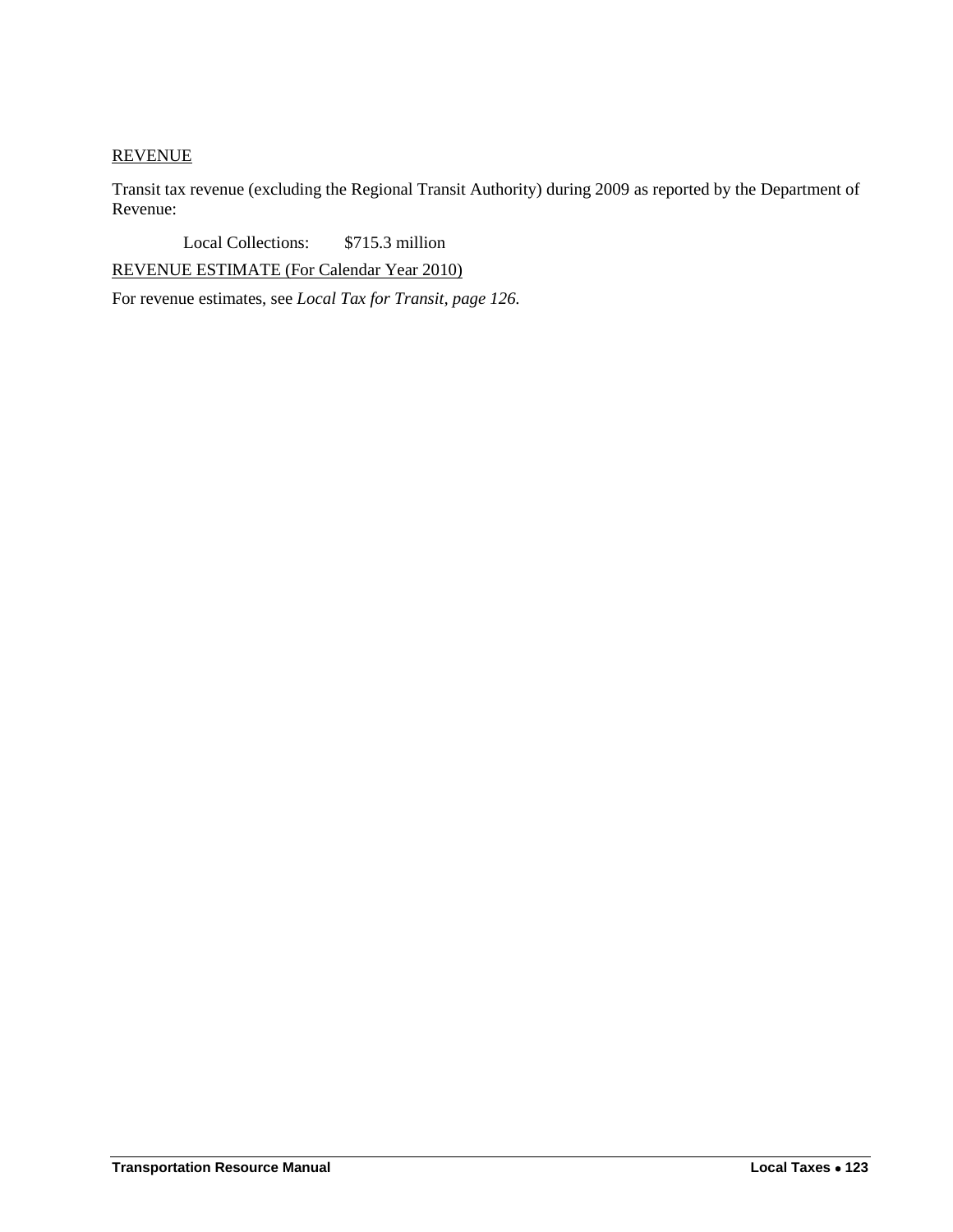<span id="page-17-0"></span>Supporting Information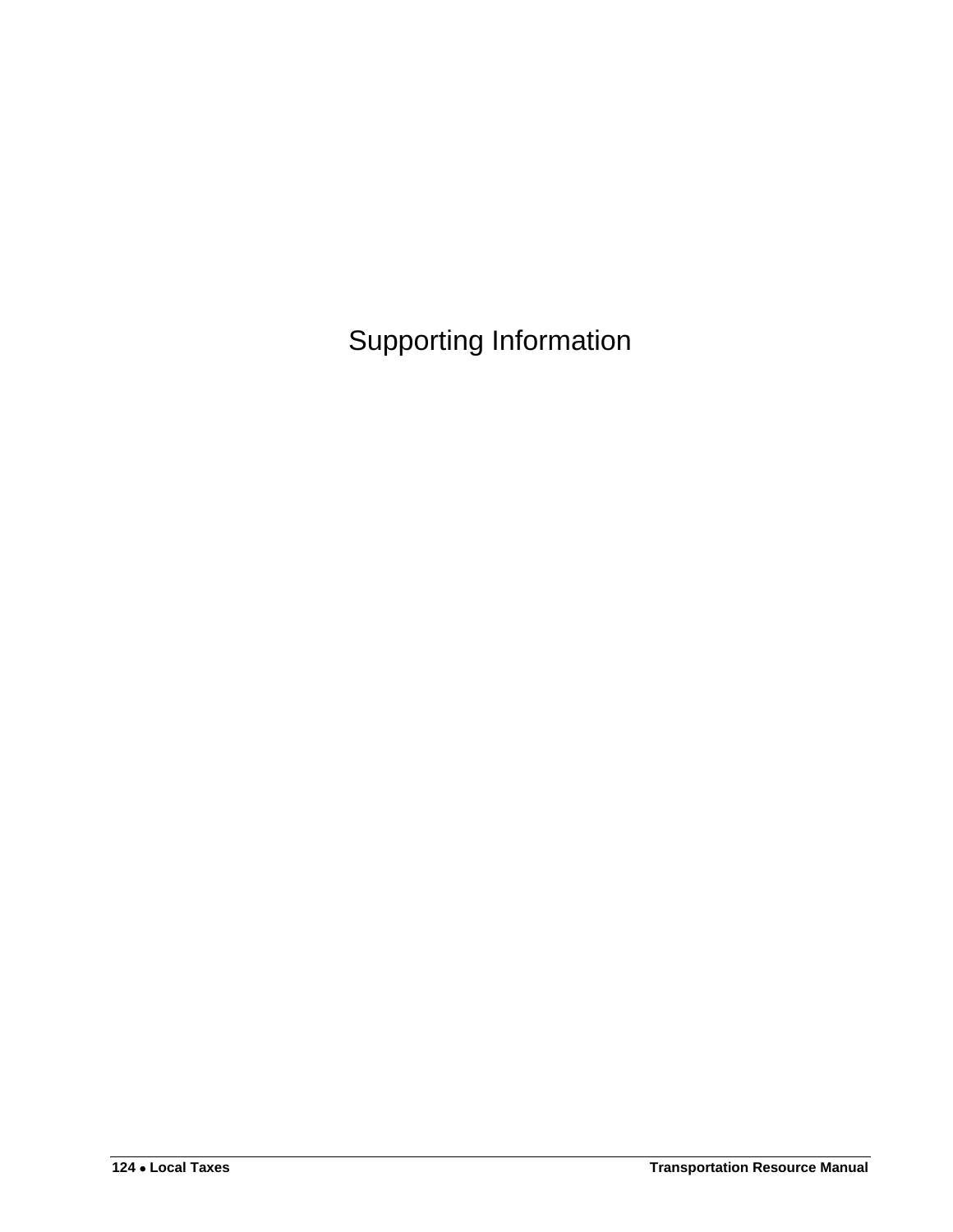# **Local Option Fuel Tax**

Revenue Estimate (For Calendar Year 2011) (Dollars in Thousands)

<span id="page-18-0"></span>

|                     | <b>Local Option Fuel Tax*</b> |
|---------------------|-------------------------------|
| County              | (3.75 cents/gallon)           |
| Adams               | 336                           |
| Asotin              | 402                           |
| <b>Benton</b>       | 3,206                         |
| Chelan              | 1,359                         |
| Clallam             | 1,300                         |
| Clark               | 8,076                         |
| Columbia            | 77                            |
| Cowlitz             | 1,854                         |
| Douglas             | 714                           |
| Ferry               | 146                           |
| Franklin            | 1,400                         |
| Garfield            | 43                            |
| Grant               | 1,626                         |
| Grays Harbor        | 1,327                         |
| Island              | 1,504                         |
| Jefferson           | 543                           |
| King                | 35,846                        |
| Kitsap              | 4,604                         |
| Kittitas            | 751                           |
| Klickitat           | 380                           |
| Lewis               | 1,402                         |
| Lincoln             | 195                           |
| Mason               | 1,059                         |
| Okanogan            | 758                           |
| Pacific             | 410                           |
| <b>Pend Oreille</b> | 243                           |
| Pierce              | 15,103                        |
| San Juan            | 306                           |
| <b>Skagit</b>       | 2,212                         |
| Skamania            | 202                           |
| Snohomish           | 13,184                        |
| Spokane             | 8,720                         |
| Stevens             | 821                           |
| Thurston            | 4,680                         |
| Wahkiakum           | 77                            |
| Walla Walla         | 1,105                         |
| Whatcom             | 3,625                         |
| Whitman             | 808                           |
| Yakima              | 4,433                         |
| <b>State Total</b>  | 124,838                       |

Note: Fuel tax collections at the county level are estimated from the county's share as a percentage of total state fuel gallons taxed at 3.75 cents per gallon. State total is based upon November 2010 motor vehicle revenue forecast. The county's share is based upon current population estimates and forecasts provided by the Office of Financial Management. These estimates do not have nonhighway use or tribal fuel tax refunds and transfers, or administrative expenses subtracted out.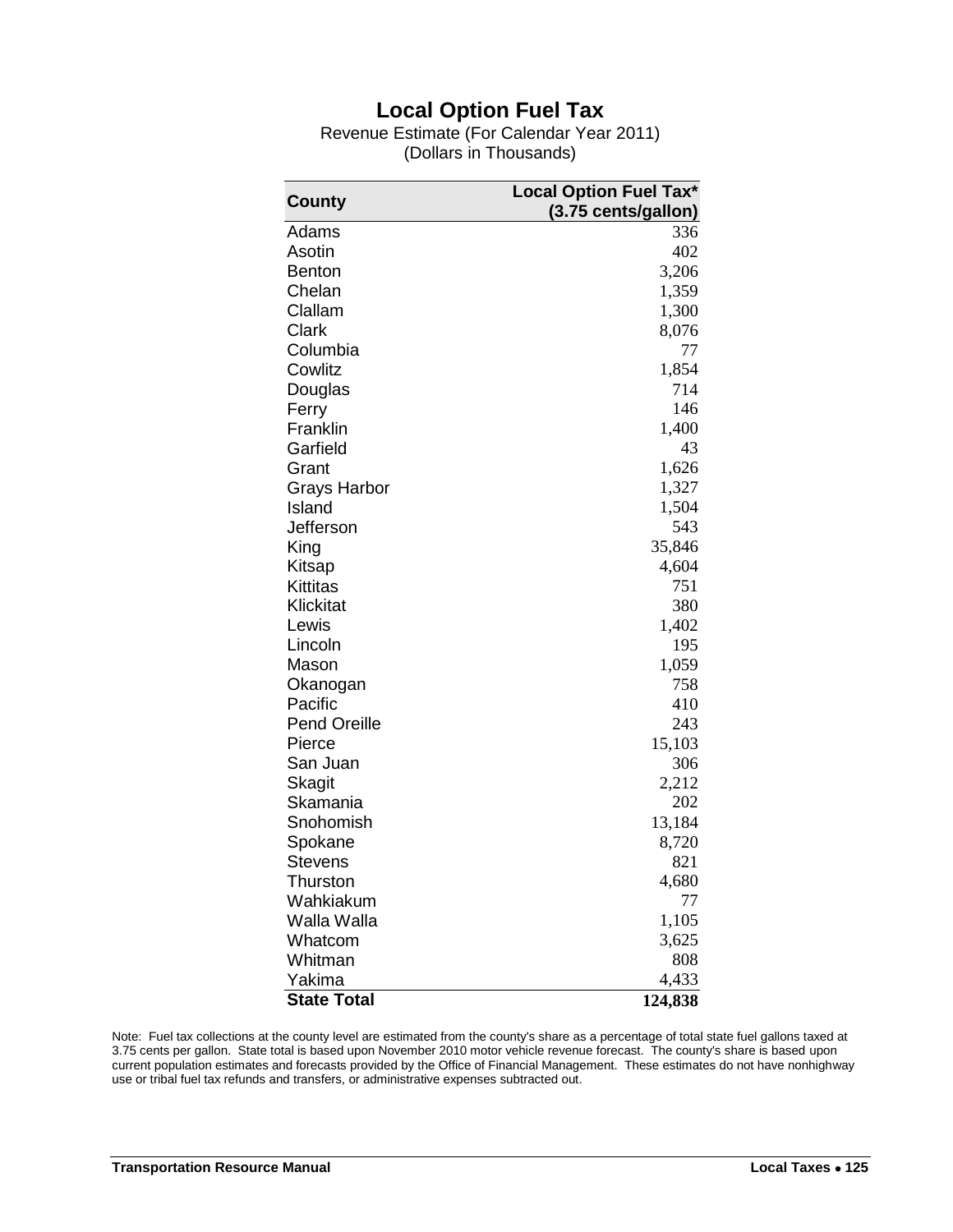# **Local Tax for Transit**

<span id="page-19-0"></span>

|                                              | <b>2009 Local</b>  |             | 2008 Actual                | 2009 Actual      | <b>Estimated 2010</b> |
|----------------------------------------------|--------------------|-------------|----------------------------|------------------|-----------------------|
|                                              | <b>Transit Tax</b> |             | <b>Local Tax</b>           | <b>Local Tax</b> | <b>Local Tax</b>      |
| <b>Transit District</b>                      | <u>Type</u>        | <b>Rate</b> | <b>Revenue</b>             | <b>Revenue</b>   | <b>Revenue</b>        |
| <b>Asotin County Transit</b>                 | Sales              | 0.20%       | \$457,700                  | \$491,200        | \$449,300             |
| <b>Ben Franklin Transit</b>                  | Sales              | 0.60%       | \$23,386,700               | \$22,773,700     | \$25,242,600          |
| Link Transit (Chelan/Douglas)                | Sales              | 0.40%       | \$8,631,100                | \$7,794,500      | \$7,528,700           |
| Clallam Transit System                       | Sales              | 0.60%       | \$6,250,900                | \$5,582,600      | \$5,697,100           |
| C-TRAN (Clark)                               | Sales              | 0.50%       | \$24,980,700               | \$21,113,200     | \$23,089,500          |
| Columbia County Public Transportation        | Sales              | 0.40%       | \$179,200                  | \$188,500        | \$180,800             |
| Community Urban Bus System (Cowlitz)*        | Sales              | 0.20%       | \$1,051,600                | \$1,962,600      | \$3,414,800           |
| Garfield County Public Transportation**      |                    |             | N/A                        | N/A              | N/A                   |
| <b>Grant Transit Authority</b>               | <b>Sales</b>       | 0.20%       | \$3,358,600                | \$2,759,200      | \$2,578,300           |
| <b>Grays Harbor Transportation Authority</b> | Sales              | 0.60%       | \$6,081,800                | \$5,059,400      | \$5,160,500           |
| <b>Island Transit*</b>                       | Sales              | 0.60%       | \$5,241,500                | \$4,753,800      | \$7,060,500           |
| Jefferson Transit Authority                  | Sales              | 0.60%       | \$2,443,700                | \$2,283,400      | \$2,197,200           |
| Metro Transit (King)                         | Sales              | 0.90%       | \$442,052,600              | \$374,707,800    | \$375,668,400         |
| Kitsap Transit                               | Sales              | 0.80%       | \$28,728,200               | \$25,749,000     | \$25,649,500          |
| Twin Transit (Lewis)                         | Sales              | 0.20%       | \$1,599,700                | \$1,336,200      | \$1,234,100           |
| <b>Mason Transportation Authority</b>        | Sales              | 0.60%       | \$3,576,300                | \$3,174,600      | \$3,142,200           |
| Pacific Transit System                       | Sales              | 0.30%       | \$813,000                  | \$688,900        | \$689,800             |
| Pierce Transit                               | Sales              | 0.60%       | \$72,842,600               | \$63,079,100     | \$66,288,900          |
| Skagit Transit*                              | Sales              | 0.40%       | \$4,716,800                | \$6,480,500      | \$6,261,700           |
| <b>Everett Transit System</b>                | Sales              | 0.60%       | \$17,928,200               | \$14,569,500     | \$15,802,500          |
| Community Transit (Snohomish)                | Sales              | 0.90%       | \$71,674,000               | \$62,297,700     | \$63,168,400          |
| Spokane Transit Authority                    | Sales              | 0.60%       | \$45,149,000               | \$41,216,200     | \$41,483,300          |
| Intercity Transit (Thurston)                 | Sales              | 0.60%       | \$22,828,200               | \$20,630,600     | \$21,570,400          |
| Valley Transit (Walla Walla)*                | Sales              | 0.30%       | \$2,200,400                | \$2,001,100      | \$4,004,300           |
| <b>Whatcom Transportation Authority</b>      | Sales              | 0.60%       | \$20,034,800               | \$17,889,700     | \$18,334,300          |
| <b>Pullman Transit</b>                       | Utility            | 0.30%       | \$1,122,400                | \$1,050,000      | \$1,065,900           |
| Whitman County (Unincorporated)**            |                    |             | N/A                        | N/A              | N/A                   |
| Selah (Yakima)                               | Sales              | 0.30%       | \$276,100                  | \$277,300        | \$273,700             |
| Union Gap (Yakima)***                        | Sales              | 0.20%       | \$444,300                  | \$799,400        | \$775,900             |
| Yakima Transit                               | Sales              | 0.30%       | \$4,854,800                | \$4,484,300      | \$4,644,400           |
| Subtotal:                                    |                    |             | \$822,904,000              | \$714,394,800    | \$732,657,100         |
| Sound Transit* (portions of King, Pierce, &  | Sales              | 0.9         | \$273,000,000              | \$403,100,000    | \$531,500,000         |
| Snohomish)                                   | <b>MVET</b>        | 0.3         | \$72,800,000               | \$64,500,000     | \$64,300,000          |
| <b>TOTAL</b>                                 |                    |             | $\overline{1,168,704,000}$ | \$1,181,994,800  | \$1,328,457,000       |

\* These transit districts had increases in their sales tax rates: Skagit (0.2% to 0.4%, 4/2009); Sound Transit (0.4 to 0.9%, 4/2009); Cowlitz (0.1% to 0.3% 4/2009); Island Transit (0.6% to 0.9%, 1/2010); Valley Transit (0.3% to 0.6% 7/2010).

\*\* Garfield County Public Transportation and Whitman UTBA are funded from the county's General Fund.

\*\*\* Partial year in 2008.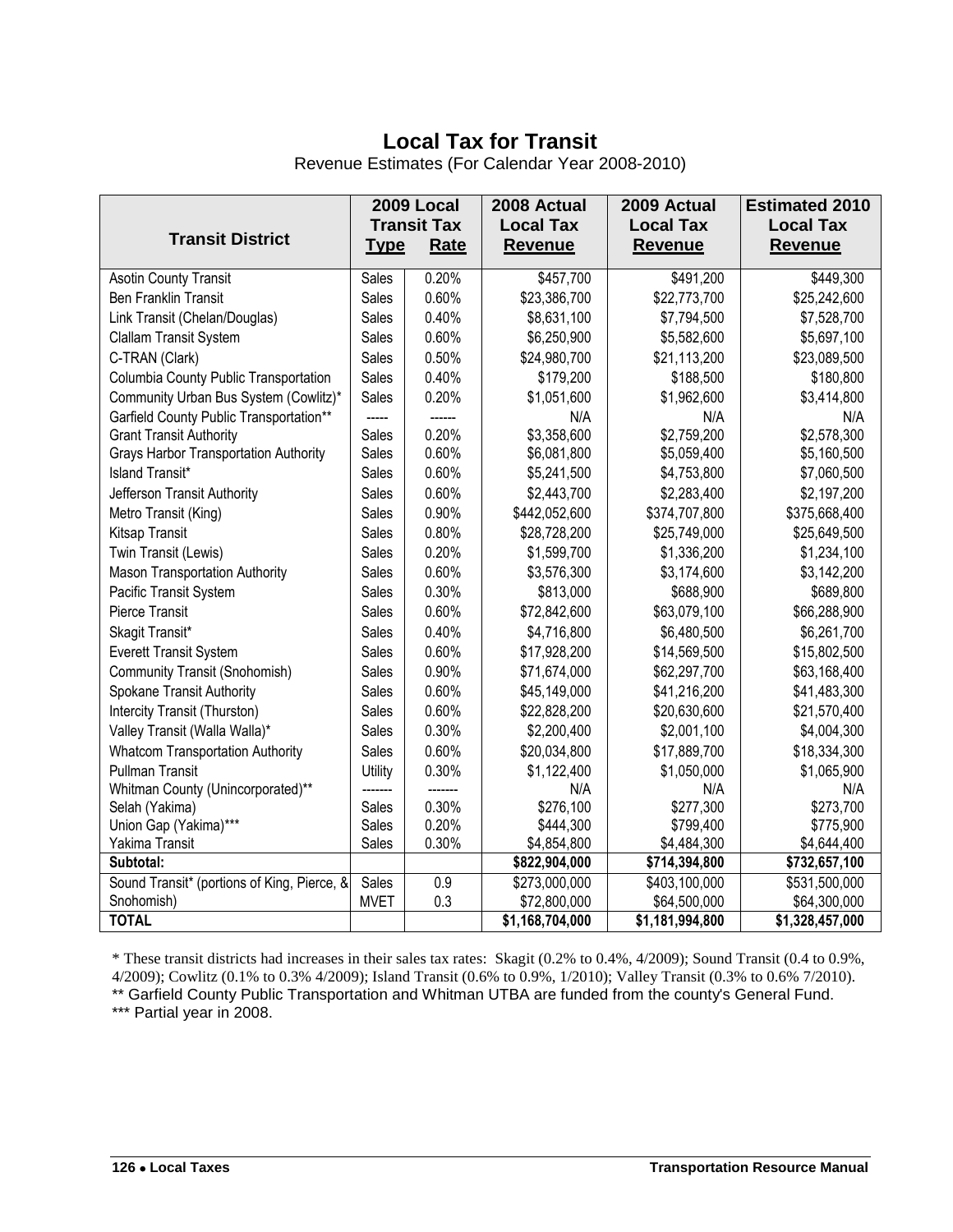# **Summary Chart of Local Option Taxes for Transportation**

<span id="page-20-0"></span>

| <b>TAX</b>                                                                                         | <b>PURPOSE</b>                           | <b>RATE</b>                                                       | <b>JURISDICTION</b>                                                   | <b>EXEMPTIONS</b>                                                        | <b>OTHER PROVISIONS</b>                                                                                                                                 |  |
|----------------------------------------------------------------------------------------------------|------------------------------------------|-------------------------------------------------------------------|-----------------------------------------------------------------------|--------------------------------------------------------------------------|---------------------------------------------------------------------------------------------------------------------------------------------------------|--|
| <b>Cities and / or Counties</b>                                                                    |                                          |                                                                   |                                                                       |                                                                          |                                                                                                                                                         |  |
| Fuel Tax                                                                                           | Highway Purposes (Per 18th<br>Amendment) | 10% of State Rate, public vote                                    | County (Incorporated<br>and Unincorporated)                           | Same as statewide fuel<br>tax--applied to both<br>motor and special fuel | Distributed to county and cities within<br>the county on per capita basis: 1.5 for<br>population in unincorporated area and<br>1.0 for city populations |  |
| <b>Commercial Parking Tax</b>                                                                      | <b>General Transportation</b>            | No fixed rate--<br>Councilmanic/referendum<br>process specified   | <b>City or County</b><br>(Unincorporated)                             |                                                                          | May provide exemptions for tax-exempt<br>carpools, vehicles with handicap decals,<br>and government vehicles                                            |  |
| Border Area Fuel Tax                                                                               | Street construction &<br>maintenance     | Up to one cent per gallon, public<br>vote                         | Cities or TBDs within<br>10 miles of international<br>border crossing |                                                                          | For areas impacted by Canadian border<br>crossings.                                                                                                     |  |
| Property Tax Road Levy                                                                             | <b>County Road Purposes</b>              | Up to \$2.25 / \$1,000 assessed<br>value                          | All counties                                                          |                                                                          | Levy can be diverted for other purposes,<br>but doing so makes the county ineligible<br>for CRAB road grants.                                           |  |
| <b>Employer Tax</b>                                                                                | <b>High Occupancy Vehicle</b><br>Lanes   | Up to \$2/employee/mo, public<br>vote                             | King, Pierce,<br>Snohomish counties                                   |                                                                          | Total of HOV taxes cannot exceed<br>revenue from 15% MVET alone:<br>preludes HCT employer tax                                                           |  |
| Motor Vehicle Excise Tax (MVET)                                                                    | High Occupancy Vehicle<br>Lanes          | Up to 15% of MVET base rate<br>$(2.0\%)$ , public vote            | King, Pierce,<br>Snohomish counties                                   | Trucks over 6,000 lbs.<br>Unladen weight                                 | Total of HOV taxes cannot exceed<br>revenue from 15% MVET alone                                                                                         |  |
| Property Tax                                                                                       | <b>County Ferry Districts</b>            | Ad velorem ,up to seventy-five<br>cents per \$1,000, councilmatic |                                                                       |                                                                          | Excess property tax levy, public vote                                                                                                                   |  |
| <b>Repealed City and County Taxes</b>                                                              |                                          |                                                                   |                                                                       |                                                                          |                                                                                                                                                         |  |
| <b>Street Utility Charge</b><br>Found unconstitutional by<br><b>Washington State Supreme Court</b> | Street Maintenance and<br>Operations     | Up to \$2/employee/mo<br>Up to \$2/household/mo<br>Councilmanic   | City                                                                  | Entities exempt from<br>property/leasehold tax                           | Tax ruled unconstitutional. Credit to<br>businesses paying employer/commuter<br>taxes for transp: revenue limited to 50%<br>of M&O budget               |  |
| Vehicle License Fee**<br><b>Repealed by Initiative 776</b>                                         | <b>General Transportation</b>            | Up to \$15<br>Councilmanic                                        | County (Unincorporated County may exempt<br>& Incorporated)           | disabilities                                                             | Repealed by I-776. County must delay<br>persons over 60 or with effective date at least 6 months from<br>date of enactment for DOL<br>implementation    |  |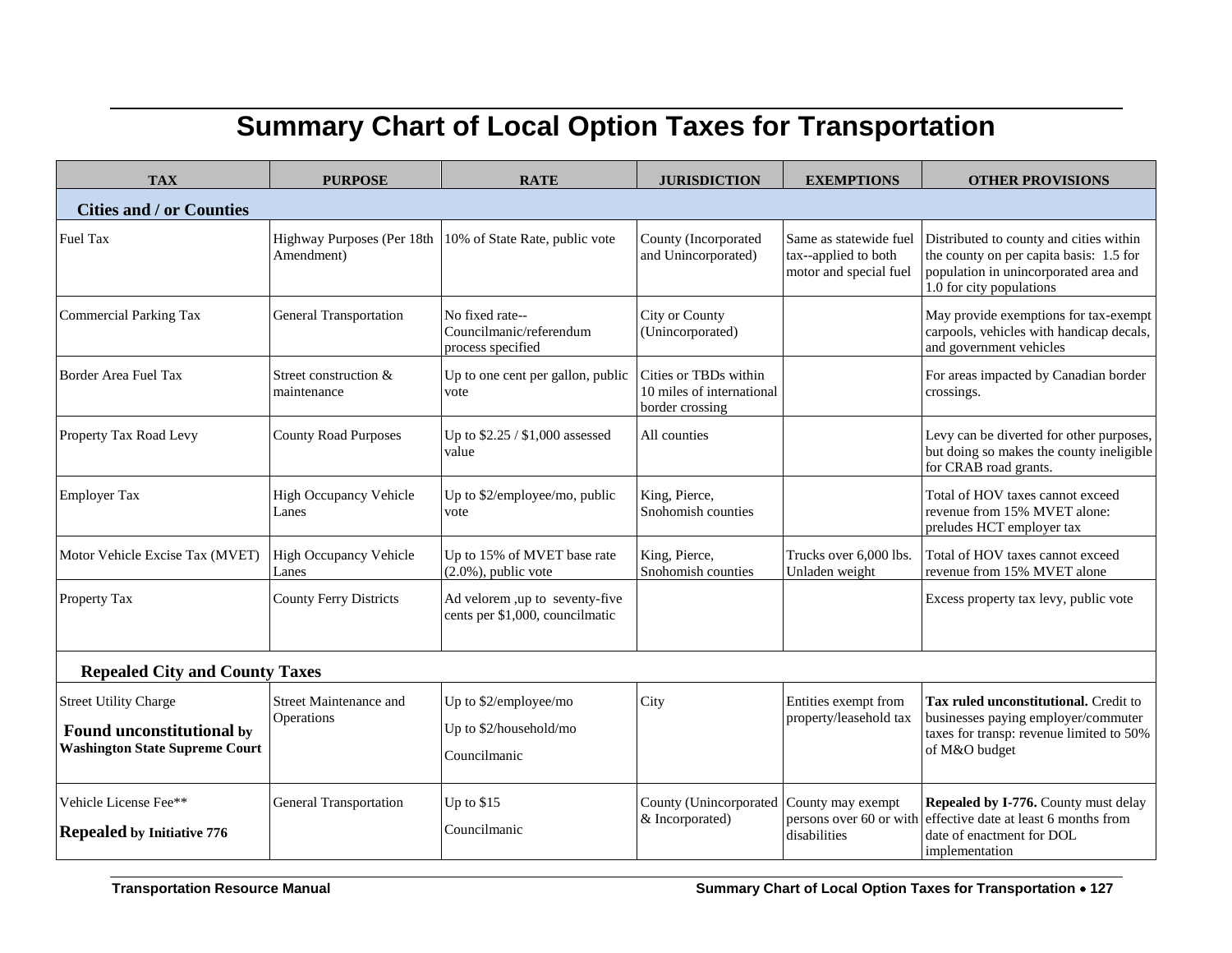| <b>TAX</b>                                                                                                                            | <b>PURPOSE</b>                                                                                                    | <b>RATE</b>                                                                                                     | <b>JURISDICTION</b>            | <b>EXEMPTIONS</b>        | <b>OTHER PROVISIONS</b>                                                                                       |  |
|---------------------------------------------------------------------------------------------------------------------------------------|-------------------------------------------------------------------------------------------------------------------|-----------------------------------------------------------------------------------------------------------------|--------------------------------|--------------------------|---------------------------------------------------------------------------------------------------------------|--|
| Transportation Benefit Districts (TBDs); size can range from portion of a city to multi-county                                        |                                                                                                                   |                                                                                                                 |                                |                          |                                                                                                               |  |
| Sales and Use Tax                                                                                                                     | Transportation activities<br>Capital and operating.                                                               | Up to 0.2%, public vote                                                                                         | TBD                            | Same as state sales tax. | Not longer than 10 years unless<br>reauthorized by vote, except if revenues<br>are pledged for bonds          |  |
| Motor Vehicle License Renewal                                                                                                         | Transportation activities                                                                                         | Up to \$100--voted<br>Up to \$20, councilmanic, except<br>for Passenger-only ferry<br>improvements--public vote | <b>TBD</b>                     | are exempt               | Vehicles over 6,000 lbs Fees cannot be exceed vehicle limits<br>when compounded by overlapping<br>districts.  |  |
| <b>Excess Property Tax Levies</b>                                                                                                     | Transportation activities                                                                                         | No fixed rate, public vote                                                                                      | <b>TBD</b>                     |                          | One year levy, and multi-year levy to<br>support GO bonds                                                     |  |
| Tolls                                                                                                                                 | Transportation activities                                                                                         | No stated rate                                                                                                  | State routes or local<br>roads |                          | Tolls must be approved by the<br>Transportation Commission and<br>administered by DOT                         |  |
| Border Area Fuel Tax                                                                                                                  | Highway purposes (18th<br>amendment)                                                                              | One cent per gallon, public vote                                                                                |                                |                          | Only for TBD with international border<br>crossing within its boundaries                                      |  |
| Late comer fees, Development Fees, Transportation activities<br>and LID formation                                                     |                                                                                                                   | No prescribed rate. No public<br>vote                                                                           |                                |                          | Controlled by overarching requirements<br>for each process.                                                   |  |
| Regional Transportation Investment Districts (RTID) (King, Pierce and Snohomish Counties only--Single or Multiple adjoining counties) |                                                                                                                   |                                                                                                                 |                                |                          |                                                                                                               |  |
| Sales and Use Tax                                                                                                                     | Capital improvements to<br><b>Highways of Statewide</b><br>Significance $&$ up to 10% of<br>funds for other roads | Up to 0.1 %, public vote                                                                                        | <b>RTID</b>                    | Same as state sales tax  | All RTID taxes sunset after projects<br>completed & debt retired.<br>Specific planning & fiscal requirements. |  |
| Vehicle Registration Fee                                                                                                              | Same                                                                                                              | Up to \$100, public vote                                                                                        | <b>RTID</b>                    |                          |                                                                                                               |  |
| Motor Vehicle Excise Tax                                                                                                              | Same                                                                                                              | Up to 0.8%, public vote                                                                                         | <b>RTID</b>                    |                          |                                                                                                               |  |
| Local Option Fuel Tax                                                                                                                 | Same                                                                                                              | 10 % of state rate, public vote                                                                                 | <b>RTID</b>                    |                          | Must be imposed county-wide                                                                                   |  |
| Parking tax                                                                                                                           | Same                                                                                                              | Public vote                                                                                                     | <b>RTID</b>                    |                          |                                                                                                               |  |
| Tolls                                                                                                                                 | Same                                                                                                              | Public vote                                                                                                     | <b>RTID</b>                    |                          | Tolls on improved facilities & must be<br>approved by Trans. Commission                                       |  |
| \$2/ month employee tax                                                                                                               | Same                                                                                                              | Public vote                                                                                                     | <b>RTID</b>                    |                          |                                                                                                               |  |